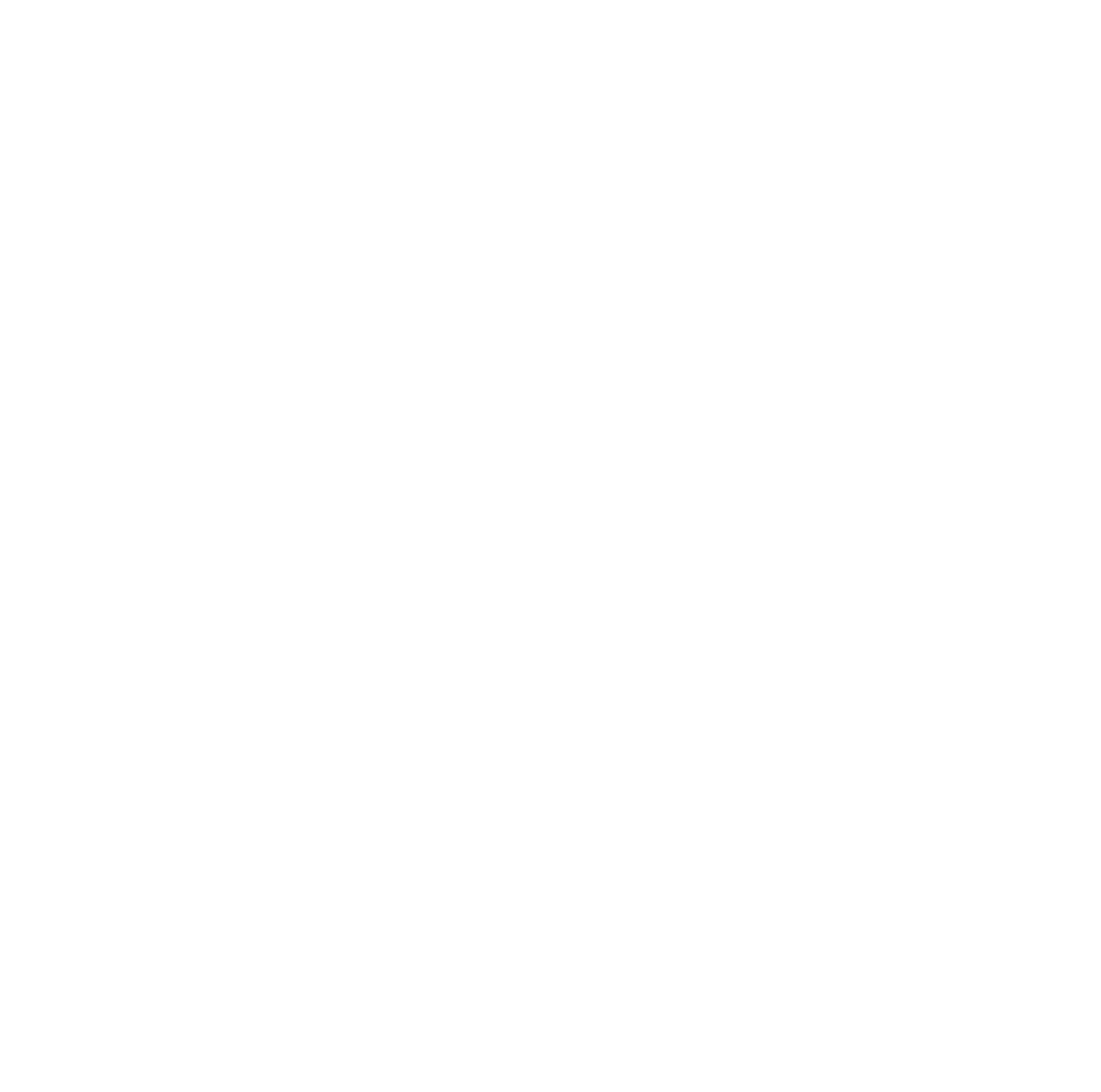| SHOSTAKOVICH, DMITRI (1906-75), arr. Rudolf Barshai                                |       |
|------------------------------------------------------------------------------------|-------|
| CHAMBER SYMPHONY, Op. 73a<br>(Sikorski)<br>(Orchestration of String quartet No. 3) | 34'13 |
| $\Box$ I. Allegretto                                                               | 7'17  |
| $\boxed{2}$ II. Moderato con moto                                                  | 5'33  |
| <b>3</b> III. Allegro non troppo                                                   | 3'57  |
| $\Box$ IV. Adagio                                                                  | 5'57  |
| 5 V. Moderato                                                                      | 11'24 |
|                                                                                    |       |

# TRADITIONAL

| <b>JURCEASCA SI HORA DE LA GOICEA</b>                        | 7'49 |
|--------------------------------------------------------------|------|
| (Turkish dance and dance from Goicea – Romanian folk dances) |      |
| <b>Z SUITE OF ROMANIAN MELODIES</b>                          | 3'49 |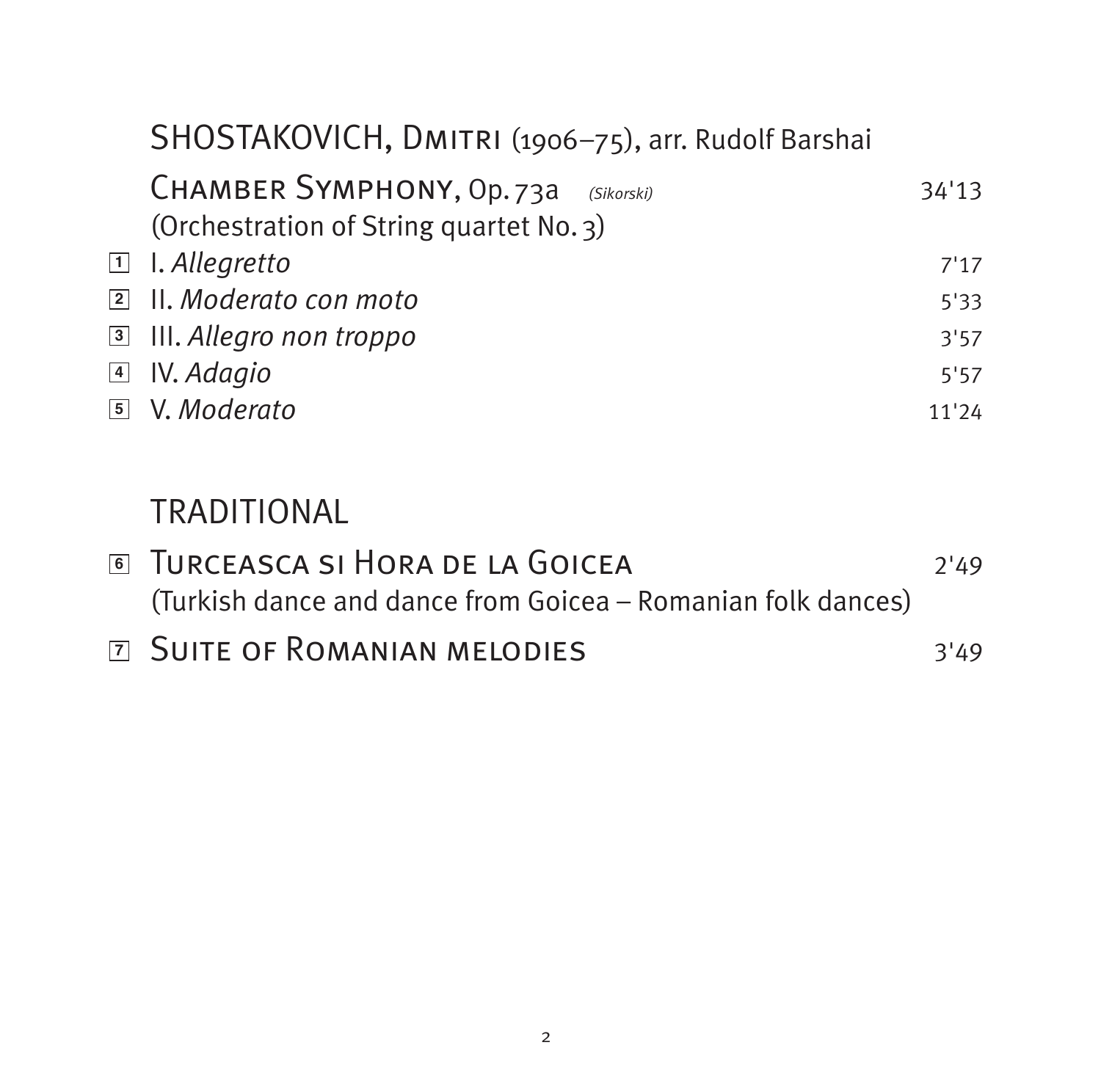|             | SHOSTAKOVICH, DMITRI, arr. Rudolf Barshai                                          |       |
|-------------|------------------------------------------------------------------------------------|-------|
|             | CHAMBER SYMPHONY, Op. 83a<br>(Sikorski)<br>(Orchestration of String quartet No. 4) | 26'55 |
| 8           | I. Allegro                                                                         | 3'59  |
| $\boxed{9}$ | II. Andantino                                                                      | 7'43  |
| 10          | III. Allegretto                                                                    | 4'50  |
|             | <b>m</b> IV. Allegretto                                                            | 10'11 |
|             | TRADITIONAL                                                                        |       |
| 12          | RUSSIAN KLEZMER DANCE                                                              | 3'45  |

TT: 72'32

 the re:orchestra Marina Meerson *leader* Roberto Beltrán-Zavala *conductor*



Folk music compiled and arranged by Vasile Nedea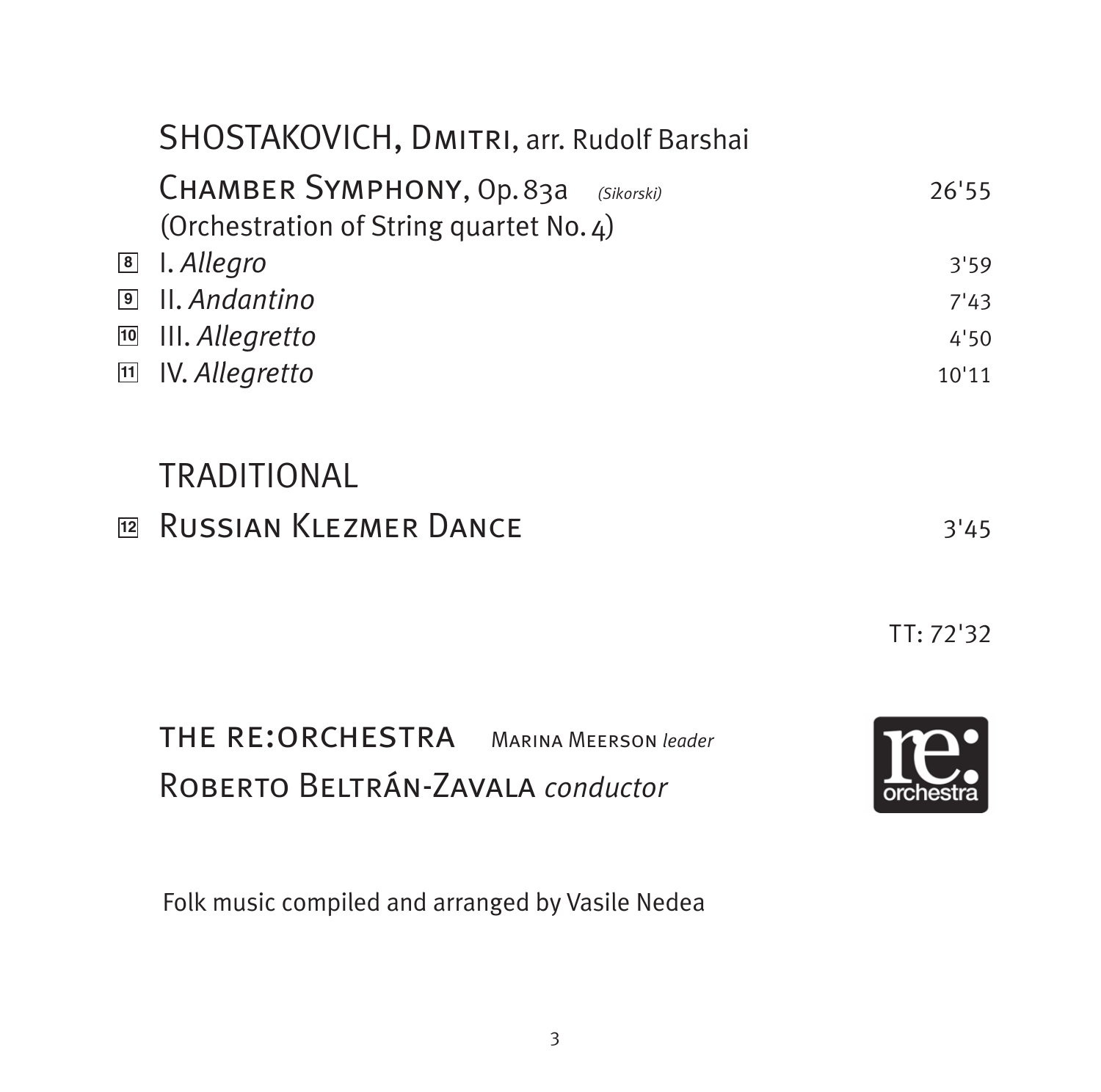## **Essential Music – the project**

The music we hear as children, the music of everyday life form an inescapable part of our identity. Folk and popular music have thus been an important influence on composers throughout the history of music, and a source for lyricism and spontaneity in classical music. The aim of the Essential Music project is to present various composers in the context of the folk music that surrounded them, and to explore possible relations, references, resonances or even dialogues between these two musical universes.

For this part of our project, we have focused on Dmitri Shostakovich, presenting his Chamber Symphonies, Op. 73a and Op. 83a, against a background of traditional folk music from the streets of Eastern Europe. It is well-known that Shostakovich was acquainted with  $-$  and deeply attracted to  $-$  Jewish folk music, and also that his father used to sing gypsy romances for him as a child. The pieces we have chosen are ones that we believe effectively represent a potential folk influence on parts of Shostako vich's œuvre: a Russian klezmer dance, a group of folk melodies from Transylvania and Muntenia and two Romanian dances, all compiled and arranged by Vasile Nedea.

Young classical musicians of today – such as Roberto Beltrán-Zavala and the re:orchestra  $-$  play an important role in preserving and promoting their musical tradition, while also shaping a future notion of what classical music is. With Essential Music we hope to make an enjoyable contribution to this cause.

> *Dr John Vassallo Project co-founder*

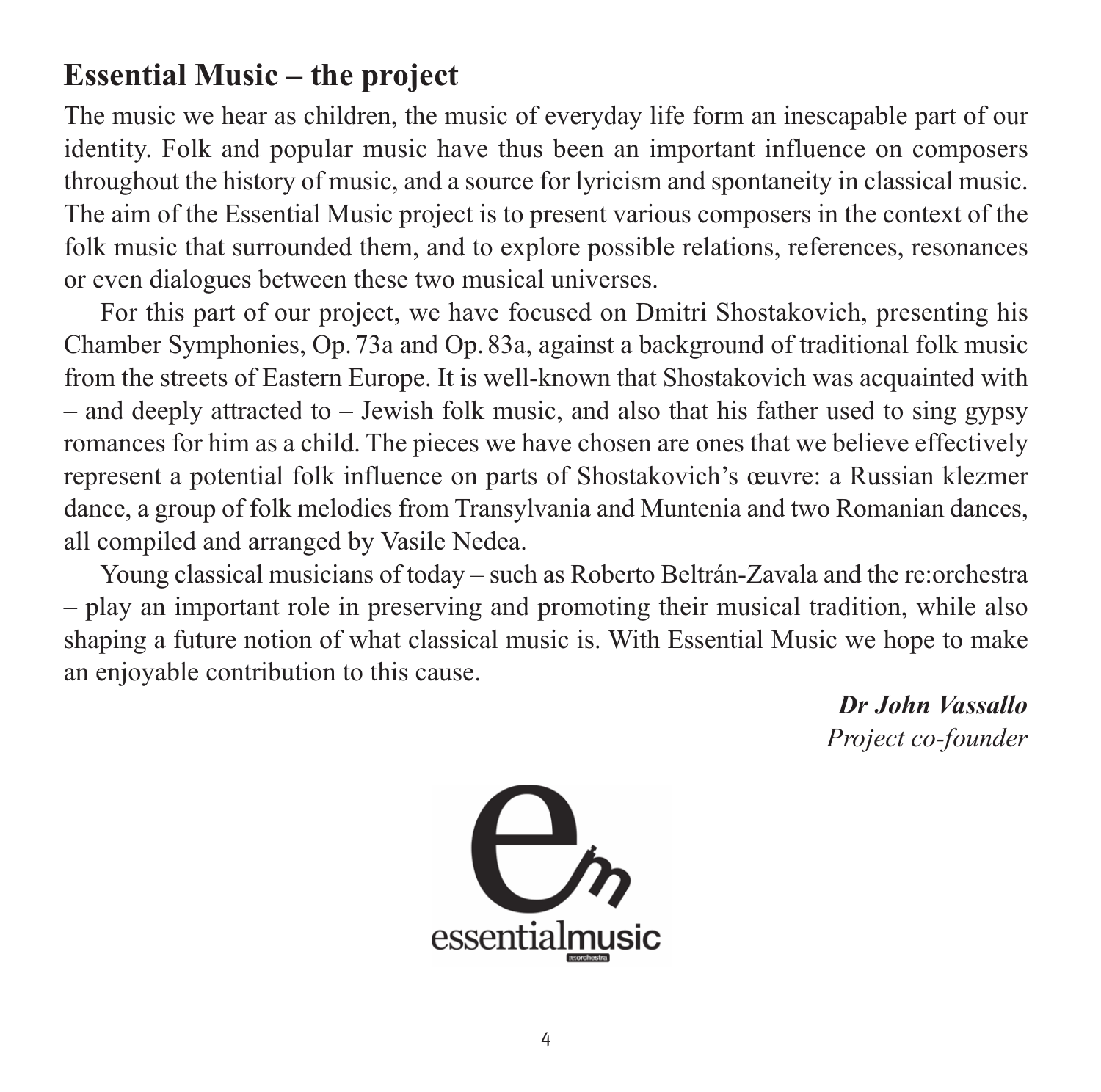## **Dmitri Shostakovich / Rudolf Barshai: Chamber Symphonies, Op. 73a and Op. 83a**

Shostakovich's long-lasting relation with great ensembles such as the Beethoven and Borodin String Quartets led to one of the twentieth century's most relevant contributions to the string quartet genre. Written between 1938 and 1974, Shostakovich's fifteen quartets vary greatly in spirit and character, while featuring a masterful tech nique: impeccable formal clarity, infinite inventiveness and fantasy and a refined thematic coherence.

Rudolf Barshai (1924–2010), a close friend of Shostakovich's, prominent conductor and violist in the Borodin Quartet, embarked on the task of orchestrating Shostakovich's Third, Fourth, Eight and Tenth Quartets. The orchestrations were sanctioned by the composer and since their publication they have become very popular in the repertoire of chamber orchestras all over the world.

The Third and Fourth String Quartets were written in 1946 and 1949 respectively, during unstable times in the Soviet Union. In 1946, World War II had left a path of destruction, poverty and misery behind it and by 1949, Stalin's terror was in full swing. Given the fact that Shosta kovich's language is highly rhetorical – often using musical elements to carry an extra-musical message and play a role in the overall statement – it is no wonder that Shostakovich's aesthetic has been the sub ject of debate for the last thirty years: Did he 'mean' what he wrote? Did he write to satisfy the régime, or to mock it? Are there 'secret messages' hidden in his music? Many of his works may well be described as 'cryptic', but the role, significance and expressive value of his rhetorical elements become evident once one has listened to a whole piece.

A recurring element in Shostakovich's œuvre is the use of 'popular' music: themes remin iscent of the circus, gypsy tunes, Jewish melodies and so on. Shostakovich used folk elements in various ways to convey different ideas and to appeal to the most immediate emotion provoked by a particular tune.

The klezmer-inspired climax at the end of Op.83 and, in Op.73, the 'clown esque' themes of the first movement, the warlike third movement and the heartfelt, tragic and dramatic *Adagio* that follows it are all elements that form a larger image: that of the world in Dmitri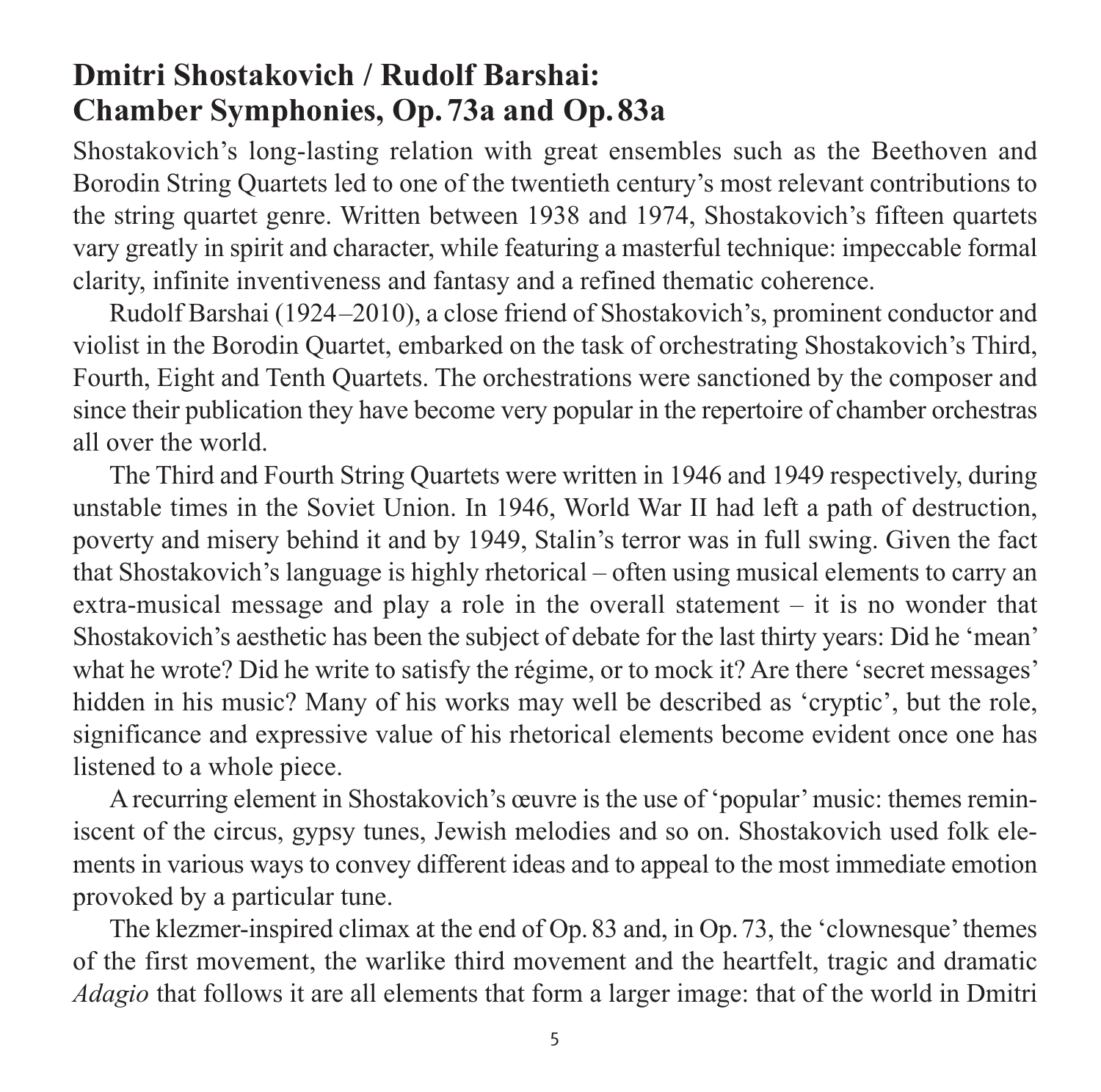Shostakovich's time and place. A turbulent, often inhumane and cruel world, but also a world with hope, the hope that always remained alive in his heart. A hope that we can hear, modest yet powerful and honest, in the last bars of these two chamber symphonies.

# **Chamber Symphony, Op. 73a**

String Quartet No. 3 (Op. 73) was composed in 1946 and was heavily criticized as formalist, and accused of portraying horrors and also – owing to its open, inconclusive ending – of containing hidden, subversive messages. Right before the première, Shosta kovich provided titles for each movement in the manner of a war story. This was probably done in order to satisfy the régime's expectations and avoid further criticism, as he withdrew the titles immediately afterwards.

Barshai approaches the orchestration of this quartet with a refined transparency that allows the intricate polyphonic passages to remain clear. Besides woodwind (flute, oboe, cor anglais, clarinet, bassoon), the addition of a harp provides an ethereal colour that emphasizes the work's often ambiguous character to great effect.

The first movement sets the stage for a puppet show with clown-like melodies presented in a rather stiff manner. The true, sarcastic nature of the movement is revealed in the development section, as the polyphony creates a collapse of the established order, generating a grotesque aesthetic.

The second movement runs on an ostinato motif of three crotchets over which different textures and spheres are created. It starts with a vigorous folk-like theme that expands through the orchestra, after which a dreamy *pianissimo* passage opens the door to light, wandering melodies, brilliantly scored by Barshai for violins, flute, bassoon and harp. It is in this movement that the ambiguity of the work as a whole starts to become evident.

The third movement is a typical example of Shostakovich's 'war music', strongly anticipating the 'Stalin scherzo' of the Tenth Symphony. Harsh *fortissimo* chords, marchlike rhythms, constant dissonances and brutal melodic gestures suggest the ferocious sounds of the battlefield. The movement starts and ends as one single explosion of energy with no moments of rest in between.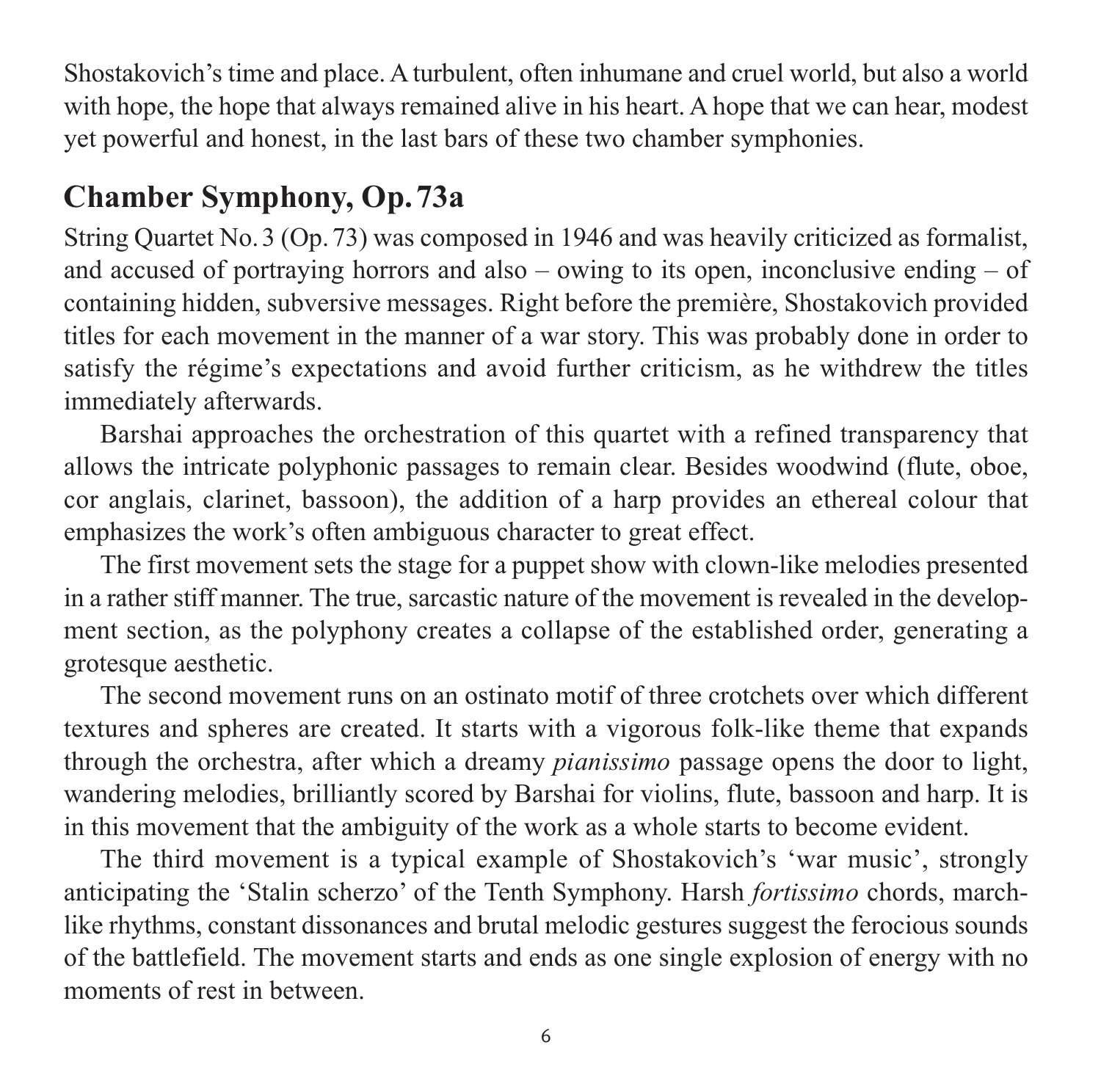In July 1946, during a visit to his mother in Leningrad, Shostakovich wrote the fourth movement, perhaps the most lyrical and spontaneous of the whole quartet. A severe, almost funereal theme interacts with grieving melodic lines. The interaction leads to a tense climax that fades into a sombre solo (bassoon in Barshai's orchestration) intoning the first theme. Most likely, this movement owes its dark, dramatic character to the composer's feelings upon viewing the devastation of his home city.

The symbolism and significance of the different themes and characters become evi dent during the fifth and last movement. A vague, wary opening followed by a dreamy melody in the first violins, the unexpected appearance of a jolly folk tune and seemingly endless rambling of the opening subject: all of these succumb to the inevitable confrontation with reality. The tragic theme of the fourth movement returns in an overwhelming tutti *fortissimo* providing the climax. After a highly dramatic cello solo every thing dis solves slowly, themes and tunes come back in resignation, with hardly any energy left and finally there's the ethe real open ending: an F major chord that suggests infinite space. In this infinity, a solo violin asks a final question, creating a sense of eternal hope.

# **Chamber Symphony, Op. 83a**

The Fourth Quartet (Op.83) was written in 1949 and premièred in 1953, after Stalin's death. It belongs to a group of works with Jewish elements and is the last one in Shosta kovich's œuvre to feature this influence. Shostakovich identified strongly with the Jews as victims of discrimination and systematic persecution, as well as with their music which he deeply admired. In the book *Testimony*, the composer is quoted as saying: 'Jews became a symbol for me. All of man's defence lessness was concentrated in them... Jewish folk music... is almost always laughter through tears. This quality of Jewish folk music is close to my ideas of what music should be.'

By 1949 anti-Semitism was rampant in the Soviet Union, which probably explains why Op.83 was not premièred until four years after its composition: writing a piece inspired by Jewish folk music could have been a dangerous enterprise at the time. The quartet was particularly important to the composer, who regarded it as a work with special meaning and value.

The orchestration of this work uses larger forces than Op. 73a, adding not only wood-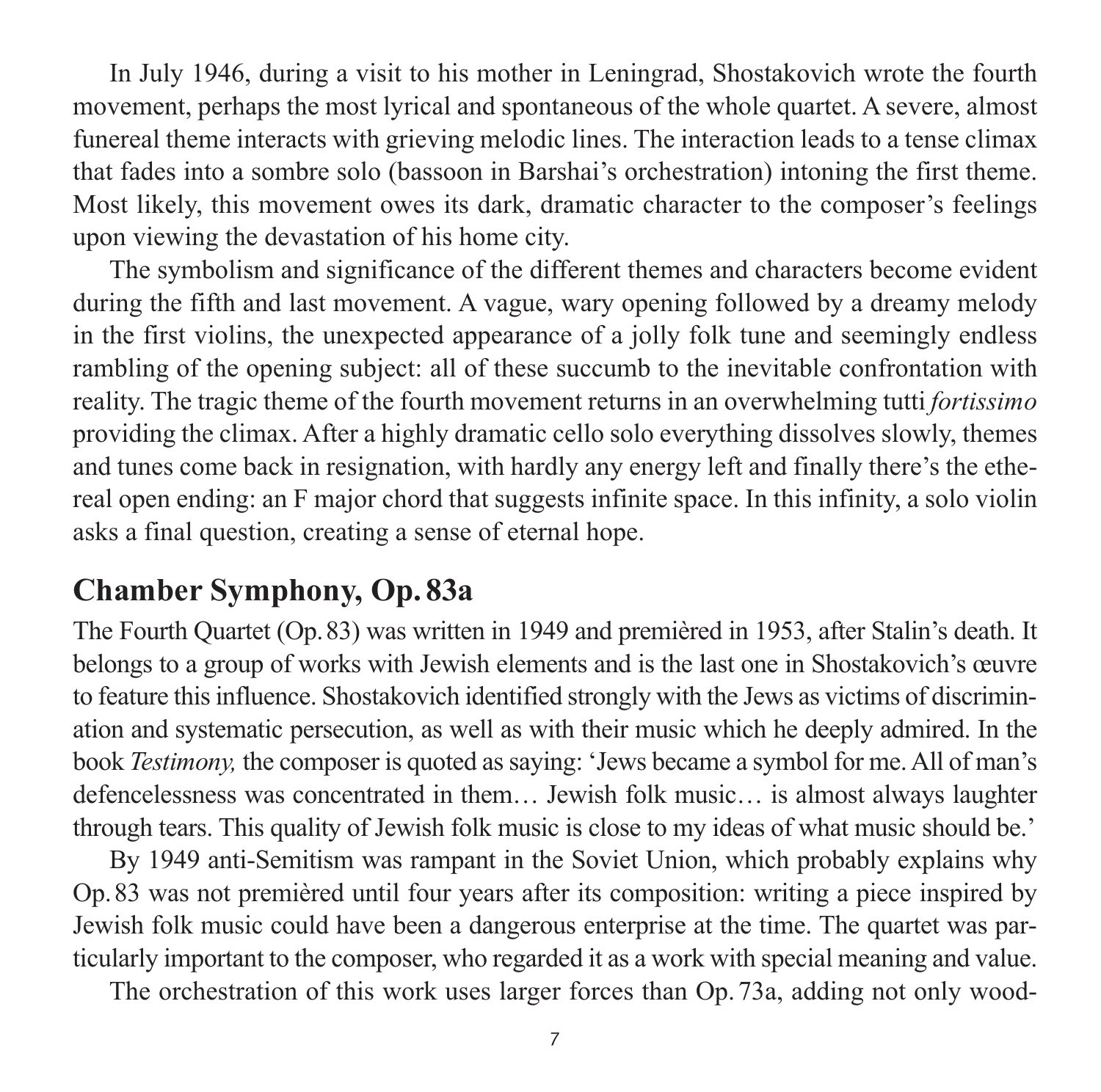wind but also two horns and a trumpet, as well as percussion. It is remarkable how Barshai, despite using a relatively small orchestra, achieves an almost symphonic sound, especially in the climax of the last movement.

The first movement opens with a folk-like, pastoral theme that soon develops into a stri dent choir of high-pitched voices creating a tense and dramatic passage. After a brief, intimate transition, the middle section wanders through long, inconclusive melodic lines after which the opening theme returns, this time serving as closing section.

The second movement features a masterful display of melodic inventiveness and develop ment. Scored for oboe in Barshai's orchestration, the opening melody develops far into the movement in a single span, leading directly to the climax where horn, cellos, cor anglais and finally first violins take it over at the height of expressive intensity. After this long buildup and outburst, quiet variations of the melody and brief chorales appear as the final tears after a fit of crying.

One of the most remarkable features of Shostakovich's language is his capability to portray the invisible, underlying tension of an apparently simple musical context. This is the case in the third movement, in which the composer creates a musical environment through which elements pass, getting close and fading away, underlining the static nature of their surroundings. It has often been said that Shostako vich always kept a suitcase with clothes and personal items ready, in case the secret police came for him. In this movement, one can almost imagine the composer, spending long and fearful static hours, while tunes pop up in his head, soldiers pass by and marching trumpets are heard far away.

The fourth and final movement opens with a portentous melody scored for bassoon and *pizzicato* strings in a recitativo style that creates an almost ritualistic atmosphere. The music continues with a group of klezmer-like, extrovert dances in multiple instrumental combina tions before arriving at a liberating, cathartic climax. A similar klezmer-like dance can also be found in the finale of the Second Piano Trio, Op. 67 – to use Shostakovich's own words, 'laughter through tears' is perhaps at the core of these dances, a concept that implies an eternal freedom of spirit: a spirit that in the face of tragedy will stand up and dance again.

*© Roberto Beltrán-Zavala 2015*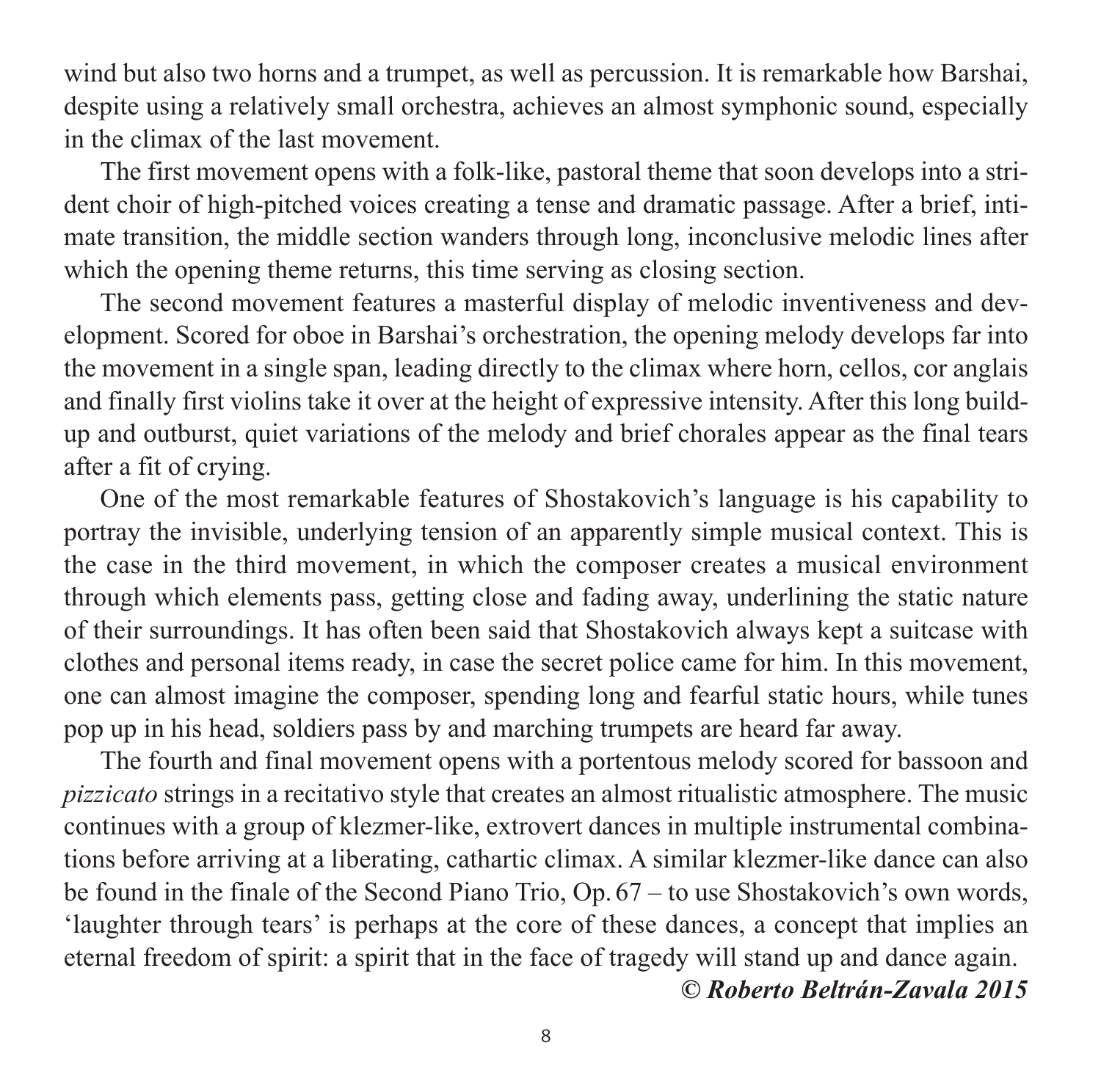## **Turceasca si hora de la Goicea** (Turkish dance and dance from Goicea)

*Hora* is the generic term for a popular folk dance traditional of south-eastern Europe in which people take each other's hands and dance in a circle. A *hora* can have many different styles and moods. In this piece I combined two *horas* with different origins but similar char acter to create a more varied and substantial piece. *Turceasca* has its origins in the Turkish, oriental dance music called *öček* and *cifteteli*, and in traditional Ottoman parade music. These originally Byzantine and Ottoman traditions have exerted a particularly strong influence in the eastern region of Dobrogea, between the Danube river and the Black Sea. Across the country, near the Danube and the southern border is the village of Goicea. *Hora de la Goicea* is a very popular dance tune traditionally played on the *kaval*, a flute.

## **Suite of Romanian Melodies**

This piece is a compilation of melodies from Transylvania and Muntenia, two regions that have been an important source of inspiration for composers such as Brahms, Liszt and Bartók. The melodies are played one after another, their speed increasing up until the very end.

# **Russian Klezmer Dance**

This piece is an arrangement of a traditional klezmer dance, very popular and to this day still often played at traditional Jewish festivities. The present arrangement uses a rather large ensemble in comparison to traditional klezmer formations.

*© Vasile Nedea 2015*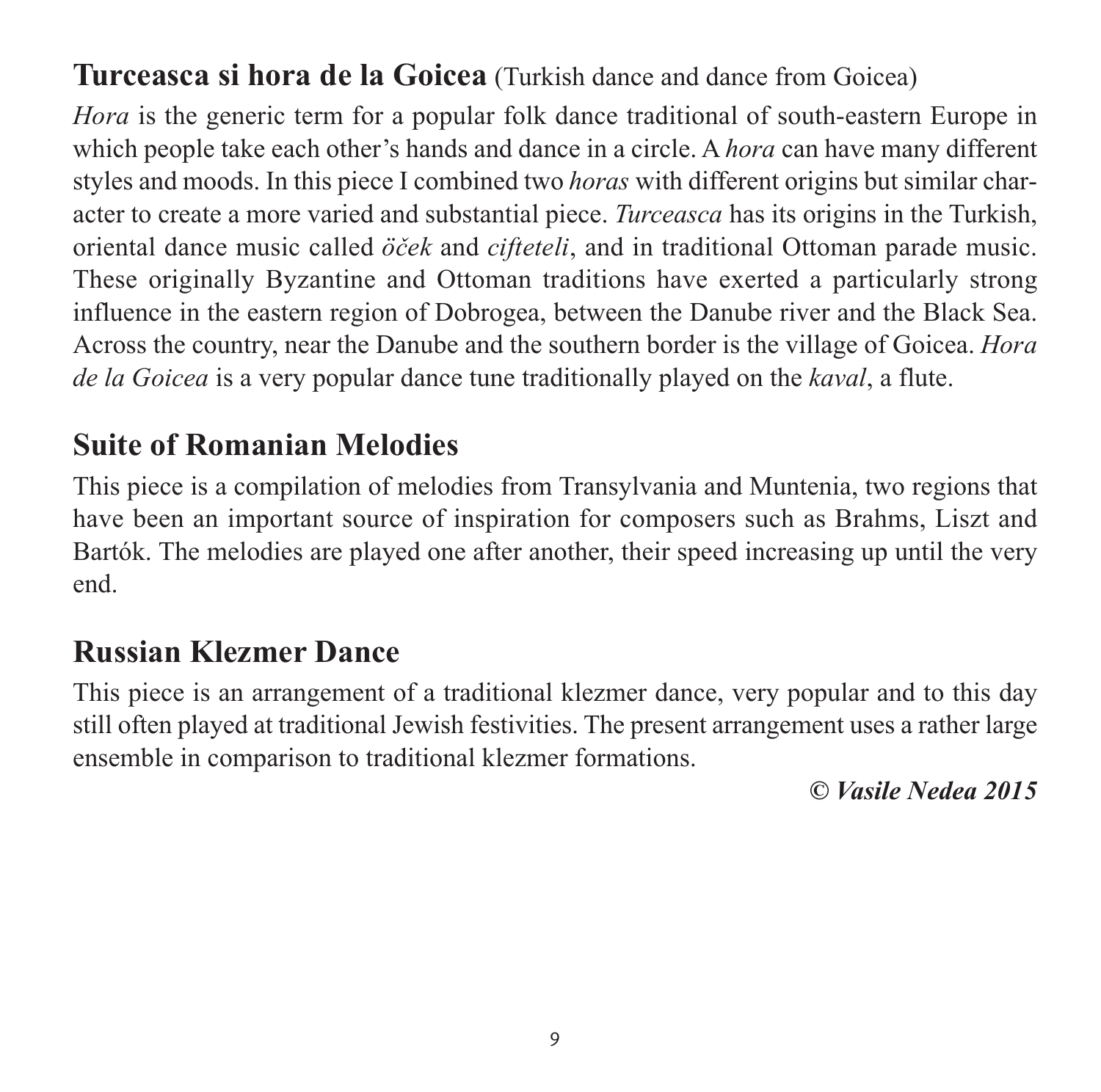The Romanian multi-instrumentalist **Vasile Nedea** is internationally recognized as a cim balom and accordion virtuoso. He performs regularly in major concert halls worldwide, in all kinds of instrumental formations and with musicians of highly diverse musical backgrounds. Vasile Nedea is also active as a composer and arranger, writing and arranging music for orchestras and ensembles as well as for film, theatre and dance productions. His music is mainly rooted in his Romani background.

Founded in 2009 and described in international press as 'a superb ensemble', **the re:orchestra** is a young and passionate group with a unique energy. With its members active in some of Europe's foremost orchestras (the Rotterdam Philharmonic Orchestra, Nether lands Radio Philharmonic Orchestra, Orchestre philharmonique de Radio France, Sinfonieorchester Basel and others) the re:orchestra regularly performs at festivals and concert halls across Europe. Recent appearances include concerts at the Kurhaus in Wiesbaden, de Doelen in Rotterdam, the ISO Festival of Malta and the M4 Culture Festival in Crans-Montana, Switzerland.

The orchestra has its own concert series in the Netherlands, often collaborating with video artists, dancers and actors. Outstanding concerts, ground-breaking multidisciplinary projects and a rocketing audience of young people have become the orchestra's trademark. *For further information please visit www.re-orchestra.com* 

Widely regarded by audiences and orchestras as an inspiring, thrilling and powerful musician, the Mexican-Dutch conductor **Roberto Beltrán-Zavala** is rapidly earning an international reputation for his impressive, electrifying performances of late romantic and twentieth-century repertoire in the Netherlands, Belgium, Germany, Malta, Romania, Poland, Switzerland and Mexico. Recent highlights include acclaimed performances of musical cornerstones such as Mahler's First Symphony and *Das Lied von der Erde*, Stra vinsky's *Symphony in Three Movements*, Bartók's *Miraculous Mandarin* Suite, as well as important works of the twentieth century such as Varèse's *Octandre* and *Offrandes*, Boulez's *Éclat* and Messiaen's *Et exspecto resurrectionem mortuorum*.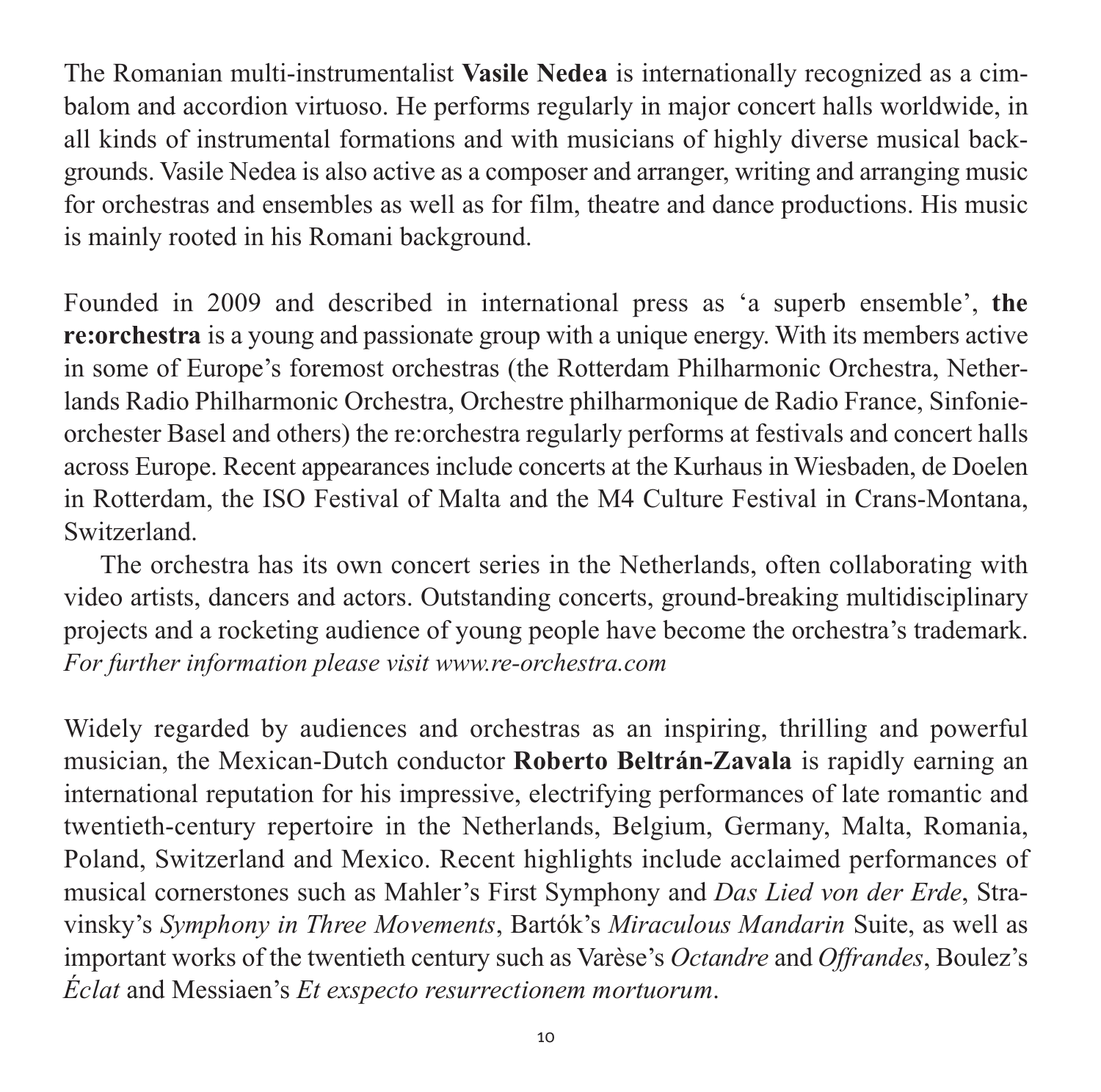Roberto Beltrán-Zavala holds the position of artistic director of Rotterdam's re:orchestra with which he regularly visits major European concert halls, and has recently been appointed chief conductor of the Orquesta Sinfónica de la Universidad de Guanajuato in Mexico. He is also principal conductor of the AKOM Ensemble, a contemporary music group based in the Netherlands.

*For further information please visit www.robertobeltranzavala.com*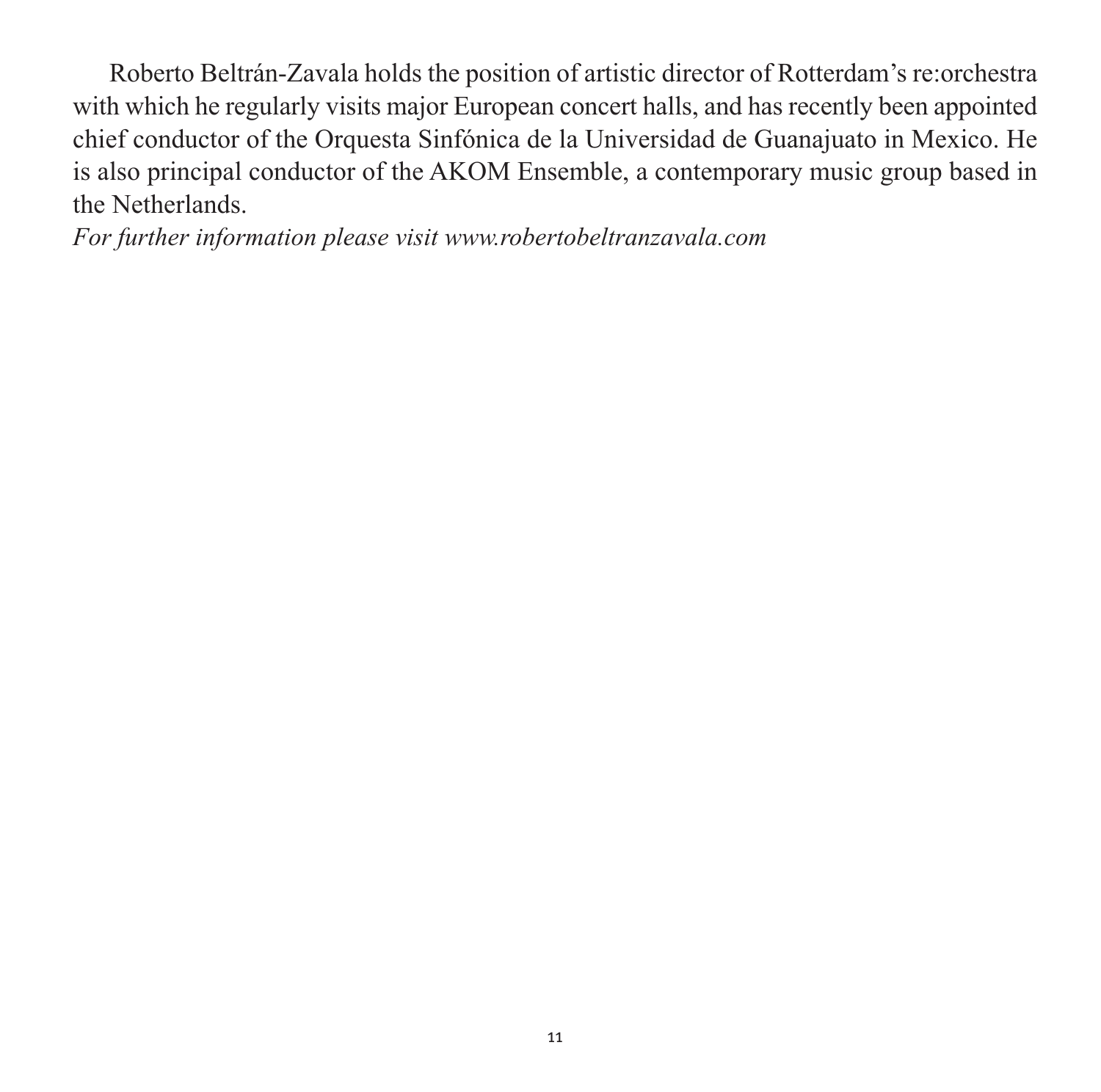## **Dmitri Sjostakovitsj / Rudolf Barshai: Kamersymfonieën, opus 73a en opus 83a**

Sjostakovitsj's langdurige samenwerking met relevante ensembles zoals het Beethoven Kwartet en het Borodin Kwartet leidde tot een van de belangrijkste bijdragen aan het strijkkwartetgenre van de twintigste eeuw. Sjostakovitsj's vijftien kwartetten, geschre ven tussen 1938 en 1974, variëren sterk in karakter, maar laten zich allen kenmerken door meesterlijke techniek: onberispelijke zuiverheid van de vorm, buitengewone vinding rijkheid en fantasie, en een verfijnde thematische samenhang.

Rudolf Barshai (1924–2010), een goede vriend van Sjostakovitsj en een vooraan staand dirigent en altviolist van het Borodin Kwartet, nam de taak op zich om Sjostakovitsj's derde, vierde, achtste en tiende strijkkwartet te orkestreren. De orkestraties werden door de componist goedgekeurd en zijn na publicatie een zeer populair onder deel geworden van het repertoire van kamerorkesten over de hele wereld.

De derde en vierde strijkkwartetten werden geschreven in respectievelijk 1946 en 1949; een onrustige periode in de Sovjet-Unie. De Tweede Wereldoorlog had in 1946 een spoor van vernieling, armoede en ellende achtergelaten, en in 1949 was Stalins terreurbewind in volle gang. Gezien het feit dat Sjostakovitsj's taal zeer retorisch van aard is – hij gebruikte vaak muzikale elementen om een niet-muzikale boodschap over te brengen – is het geen wonder dat Sjostakovitsj's esthetiek de afgelopen dertig jaar onderwerp van discussie is geweest: meende hij wat hij schreef? Schreef hij om het Stalin-regime tevreden te stellen, of juist om het te bekritiseren? Zitten er verborgen bood schappen in zijn muziek? Veel van Sjostakovitsj's werken kunnen worden om schreven als cryptisch, maar de rol, betekenis en expressieve waarde van de retorische elementen in zijn werken worden duidelijk zodra de luisteraar het hele stuk heeft beluisterd.

Een terugkerend element in Sjostakovitsj's œuvre is het gebruik van 'populaire' muziek: thema's die bijvoorbeeld doen denken aan het circus, zigeunermuziek, of Joodse melodieën. Sjostakovitsj maakte op verschillende manieren gebruik van folk-elementen om zo bepaalde ideeën over te brengen en in te spelen op de meest directe emotie die een bepaalde melodie oproept.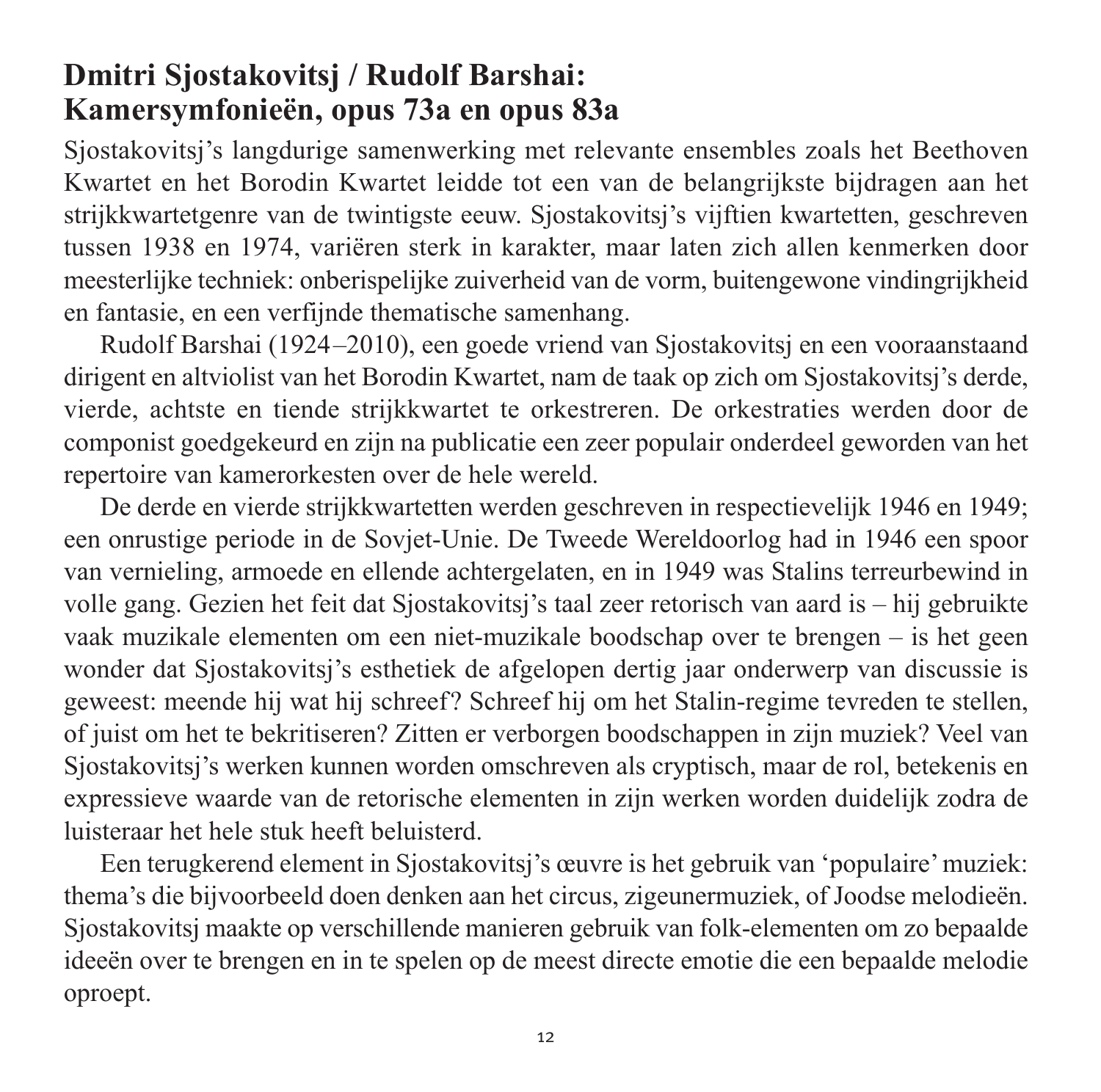De op klezmer geïnspireerde climax aan het einde van opus 83, de 'clowneske' melodieën in het eerste deel van opus 73, het oorlog-achtige derde deel en het oprechte, tragische en dramatische *Adagio* dat daarop volgt, vormen samen een groter geheel, namelijk een beeld van de wereld waar Dmitri Sjostakovitsj in leefde. Het was een onrustige wereld die vaak onmenselijk en wreed was, maar het was desalniettemin een wereld met hoop. Die hoop is voor Sjostakovitsj altijd blijven leven. In de laatste maten van deze twee kamer symfonieën horen we dat terug: zijn hoop is bescheiden, maar toch krachtig en eerlijk.

## **Kamersymfonie, opus 73a**

Strijkkwartet no. 3 (opus 73) werd in 1946 geschreven en kreeg veel kritiek: het werk zou formalistisch zijn, er zouden verschrikkelijke gebeurtenissen in zijn verwerkt en omdat het stuk muzikaal gezien niet afgesloten is, zou het ook verborgen subversieve boodschappen bevatten. Vlak voor de première gaf Sjostakovitsj de vijf delen van het kwartet andere namen, die het tot een verhaal over de oorlog maakten. Waarschijnlijk deed Sjostakovitsj dit om het Stalin-regime tevreden te stellen en om verdere kritiek te voorkomen, aangezien hij de verandering direct na de première weer introk.

Barshai benadert de orkestratie van dit kwartet met een verfijnde transparantie, waardoor de ingewikkelde polyfone passages helder blijven. De houten blaasinstrumenten (fluit, hobo, althobo, klarinet, fagot) en de harp zorgen voor een etherische kleur die het dubbelzinnige karakter van het werk sterk benadrukt.

Het eerste deel begint als een soort poppenkast met ietwat stijve, clownachtige melo dieën. De ware, sarcastische aard van het deel wordt in de verdere uitwerking ervan geopen baard: de polyfonie geeft de val van de gevestigde orde weer en zorgt voor groteske esthetiek.

Het tweede deel ontvouwt zich met een ostinato van drie kwartnoten, waar verschillende klankstructuren en -sferen overheen zijn aangebracht. Het begint met een krachtig folkachtig thema dat zich verspreidt door het orkest, waarna een dromerig *pianissimo* – briljant bewerkt voor eerste violen, fluit, fagot en harp door Barshai – de weg effent voor lichte, dwalende melodieën. In dit deel begint de dubbelzinnigheid van het gehele werk naar voren te komen.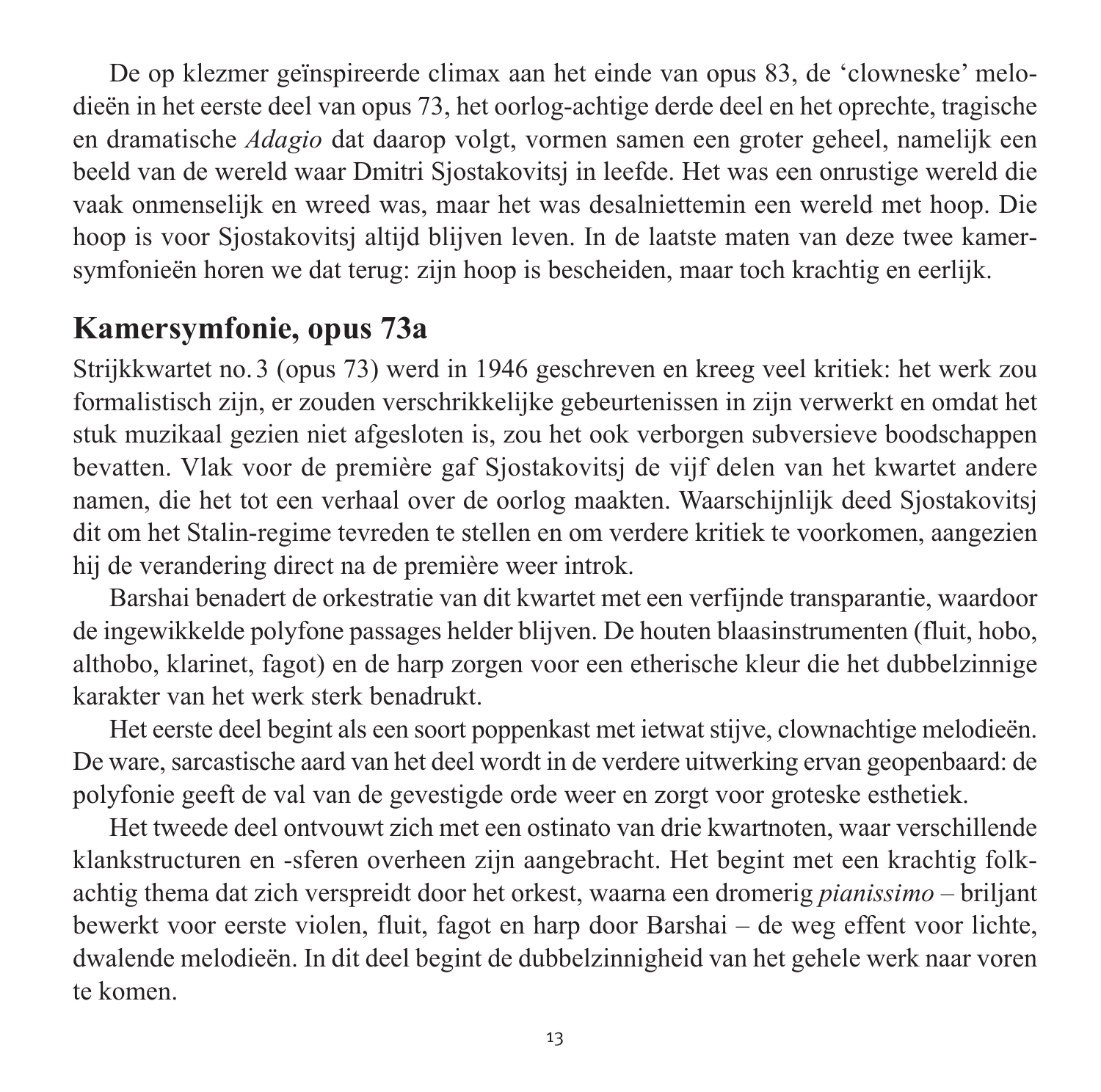Het derde deel is een typisch voorbeeld van Sjostakovitsj's 'oorlogsmuziek' en loopt vooruit op het 'Stalin scherzo' van de tiende symfonie. De harde *fortissimo*-akkoorden, marsachtige ritmes, constante dissonanten en grove melodische gebaren doen denken aan de meedogenloze geluiden van het slagveld. Het deel begint en eindigt als een explosie van energie, zonder een moment van rust.

Sjostakovitsj schreef het vierde deel in juli 1946, tijdens een bezoek aan zijn moeder in Leningrad. Dit deel is misschien wel het meest emotioneel en spontaan van het hele kwartet. Er is een wisselwerking tussen een zwaar, bijna begrafenisachtig thema en rouwende melodische lijnen. Dit leidt tot een gespannen climax die langzaam uitvloeit in een sombere solo (een fagot in Barshai's orkestratie) die het eerste thema intoneert. Waarschijnlijk kan het duistere, dramatische karakter van dit deel toegeschreven worden aan de gevoelens van de componist bij het zien van de verwoesting van zijn thuisstad.

De symboliek en betekenis van de verschillende thema's en karakters worden duidelijk in het vijfde en laatste deel. De vage en bedachtzame opening, gevolgd door de dromerige melodie van de eerste violen, de onverwachte vrolijke folk-melodie en het schijnbaar eindeloos voortdurende openingsthema bezwijken allemaal door de onvermijdelijke confrontatie met de werkelijkheid: het tragische thema van het vierde deel keert terug in een overweldigend tutti *fortissimo* die het hoogtepunt vormt. Na een zeer dramatische cellosolo komen de thema's en de muziek langzaam tot rust, en tot slot is daar het etherische open einde: een F-majeurakkoord dat oneindige ruimte suggereert. In deze oneindigheid stelt een soloviool een laatste vraag, en creëert daarmee een gevoel van eeuwige hoop.

## **Kamersymfonie, opus 83a**

Het vierde strijkkwartet (opus 83) werd geschreven in 1949 en voor het eerst uitgevoerd in 1953, na Stalin's overlijden. Dit kwartet maakt deel uit van een verzameling werken met Joodse elementen en is bovendien het laatste werk van Sjostakovitsj's œuvre dat hier door beïnvloed is. Sjostakovitsj identificeerde zich sterk met de Joden. Niet alleen omdat zij slachtoffers waren van discriminatie en systematische vervolging, maar ook omdat hij grote bewondering had voor hun muziek en zich ermee kon identificeren. In het boek *Testimony*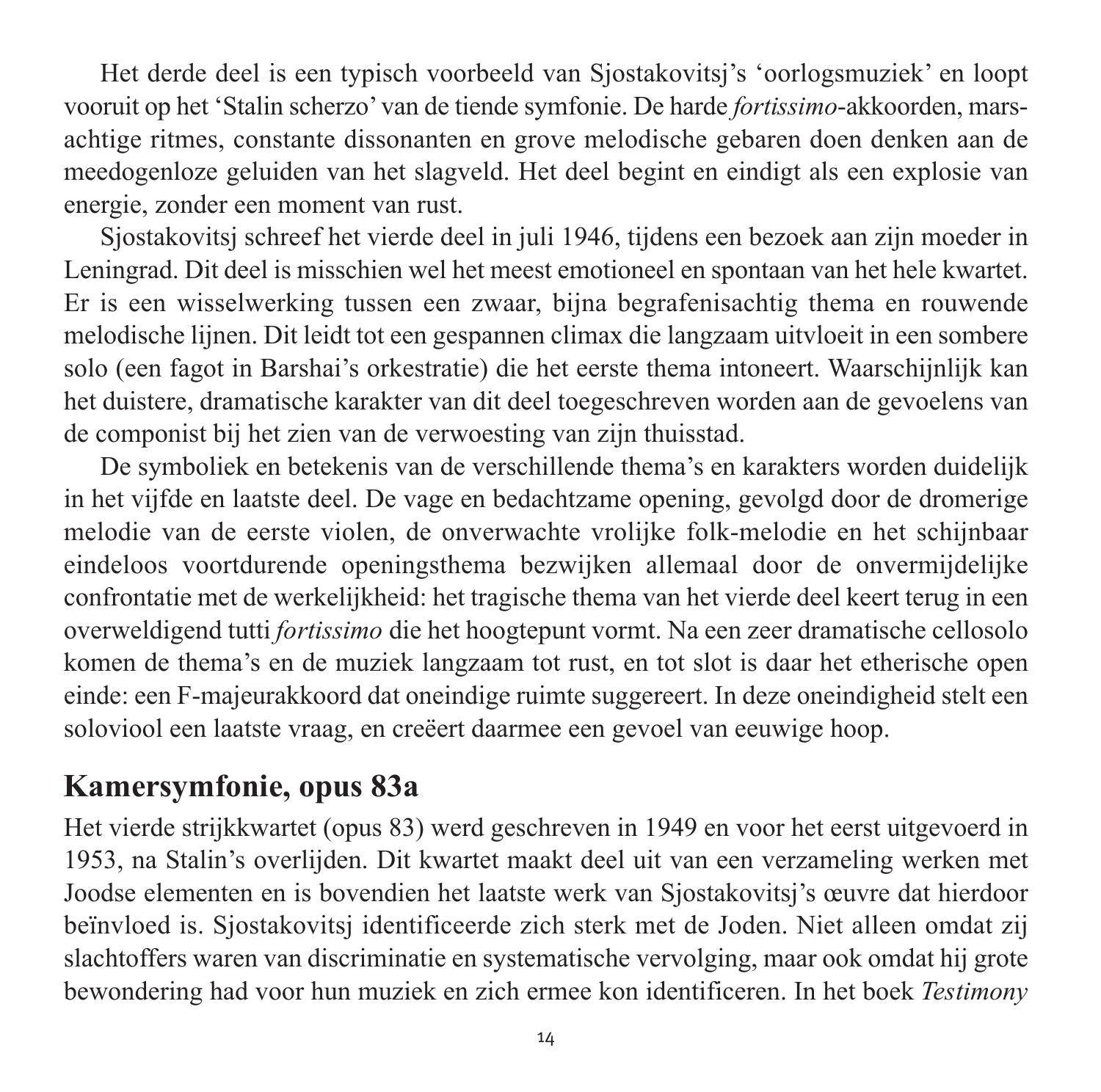wordt de componist geciteerd, zeggende: 'Joden werden een sym bool voor mij. Zij droegen als het ware alle machteloosheid van de mens in zich… Joodse volksmuziek… is bijna altijd als een lach door tranen heen. Deze eigenschap van de Joodse volksmuziek komt overeen met mijn ideeën over wat muziek zou moeten zijn.'

In 1949 vierde antisemitisme hoogtij in de Sovjet-Unie. Dat kan verklaren waarom opus 83 pas vier jaar na het schrijven ervan in première ging. Het kon toentertijd tenslotte gevaarlijk zijn om een stuk te componeren dat geïnspireerd was op Joodse volksmuziek. Dit kwartet was bijzonder belangrijk voor Sjostakovitsj: het stuk had voor hem een speciale betekenis en waarde.

De orkestratie van dit werk is uitgebreider dan die van opus 73a. Er zijn namelijk niet alleen houten blaasinstrumenten toegevoegd, maar ook twee hoorns, een trompet, en slag instrumenten. Het is opmerkelijk hoe Barshai met een relatief klein orkest een bijna symfonisch geluid weet te creëren, vooral in de climax van het laatste deel.

Het eerste deel begint met een folk-achtig, pastoraal thema dat al snel verandert in een schel koor van hoge stemmen, wat het tot een gespannen en dramatische passage maakt. Na een korte, intieme transitie dwaalt het middenstuk door lange, onafgeronde melodische lijnen, waarna het openingsthema weer terugkomt en het deel afsluit.

Het tweede deel wordt gekenmerkt door bijzondere melodische vindingrijkheid en uitwerking. De openingsmelodie, die in Barshai's orkestratie bewerkt is voor de hobo, blijft zich tot ver in dit deel ontwikkelen en leidt direct naar de climax waarin de hoorn, cello's, althobo en de eerste violen het overnemen op het hoogtepunt van de expressieve intensiteit. Na deze lange opbouw en de uitbarsting volgen er, net als de laatste tranen na een huilbui, korte koralen en rustige variaties op de melodie.

Een van de opmerkelijkste kenmerken van Sjostakovitsj's muzikale taal is het vermogen om de spanning uit te dragen die ten grondslag ligt aan een ogenschijnlijk eenvoudige muzikale context. Dit is goed te merken in het derde deel, waarin de componist een muzikale omgeving creëert waarin verschillende elementen steeds naar de voo rgrond en vervolgens weer naar de achtergrond treden, wat de statische aard van de muzikale omgeving onderstreept. Er wordt vaak gezegd dat Dmitri Sjostakovitsj een koffer met kleding en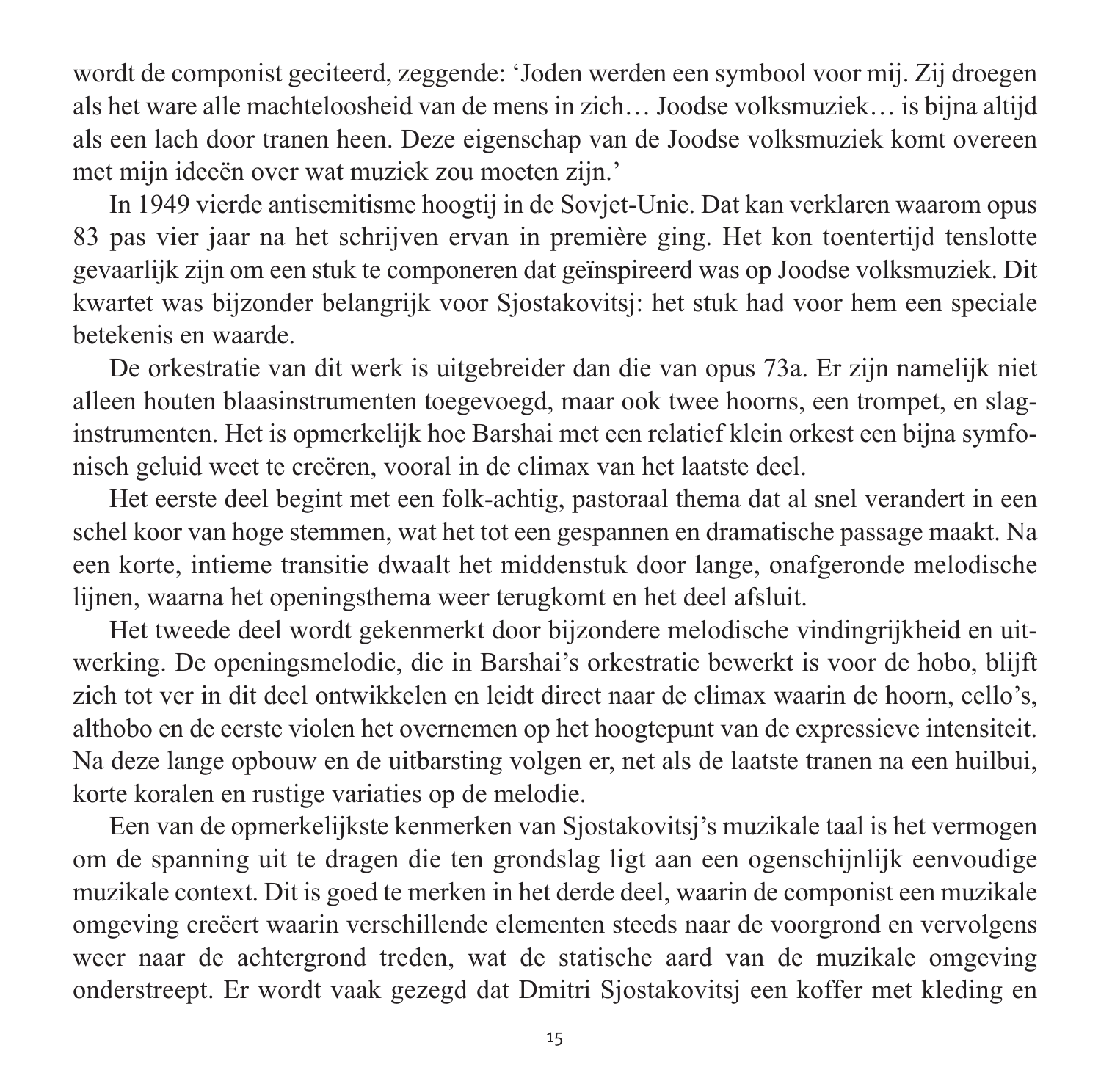persoonlijke spullen klaar had staan voor het geval dat hij opgepakt zou worden door de geheime politie. In dit deel kan de luisteraar zich voorstellen hoe uren vol angst en zorgen zich voor de componist uitstrekken terwijl er melodieën in zijn hoofd opkomen, soldaten langslopen en hij in de verte trompetgeschal hoort.

Het vierde en laatste deel begint met een onheilspellende melodie. Deze is bewerkt voor fagot en *pizzicato*-strijkinstrumenten in een recitatieve stijl die voor een bijna ritualistische sfeer zorgt. Vervolgens gaat het stuk verder met een klezmer-achtige, extraverte dans in verschillende instrumentale combinaties en wordt het afgesloten met een bevrijdende, louterende climax. Een soortgelijke klezmer-achtige dans vinden we in het slotstuk van het Tweede pianotrio, opus 67. De essentie van deze dansmuziek kan waarschijnlijk het best omschreven worden met Sjostakovitsj's eigen woorden: 'een lach door tranen heen'. Een concept dat eeuwige vrijheid van geest impliceert: een geest die ook in tegenspoed opstaat en gaat dansen.

### *© Roberto Beltrán-Zavala 2015*

### **Turceasca si hora de la Goicea** (Turkse dans en dans van Goicea)

*Hora* is de verzamelnaam voor een populaire volksdans uit Zuidoost-Europa waarbij mensen hand in hand in een grote cirkel dansen. Een *hora* kan in veel verschillende stijlen worden uitgevoerd en verschillende stemmingen reflecteren. In dit stuk heb ik twee *hora's* gecombineerd die een andere oorsprong maar een soortgelijk karakter hebben, om zo een gevarieerder stuk met substantie te creëren. *Turceasca* heeft haar oorsprong in zowel de Turkse, Oosterse dansmuziek genaamd *öček* en *cifteteli*, als in de traditionele Ottomaanse parademuziek. Deze Byzantijnse en Ottomaanse tradities hebben een bijzonder sterke invloed uitgeoefend op de regio ten oosten van Dobroedzja, gelegen tussen de rivier de Donau en de Zwarte Zee. In het zuidwesten van Roemenië, nabij de Donau, ligt het dorp Goicea. *Hora de la Goicea* is een populair danswijsje dat traditioneel wordt gespeeld op de *kaval*, een fluit.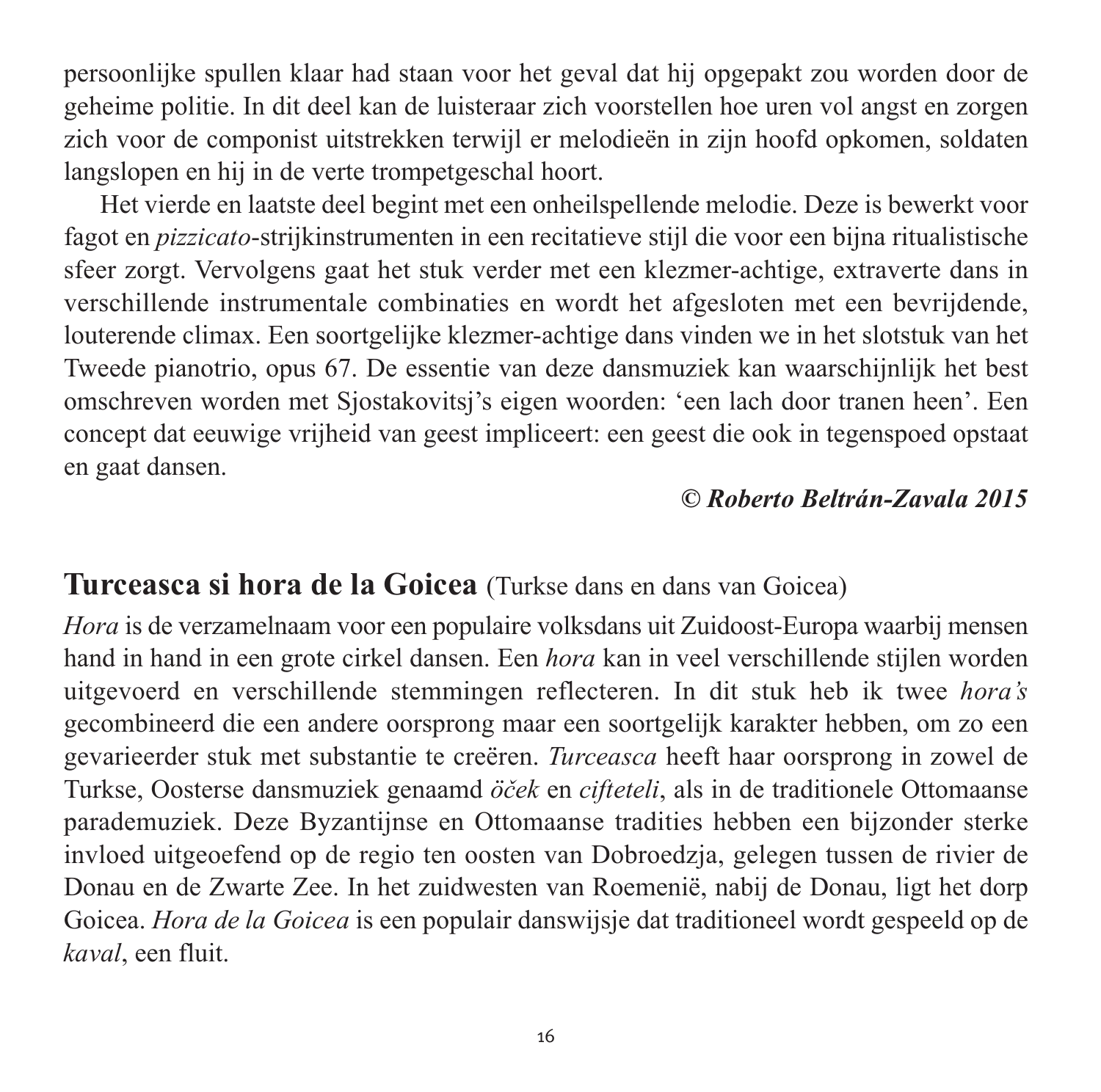# **Suite van Roemeense melodieën**

Deze suite is een compilatie van melodieën afkomstig uit Transsylvanië en Muntenië; twee regio's die een belangrijke bron van inspiratie waren voor componisten zoals Brahms, Liszt en Bartók. De melodieën worden aansluitend aan elkaar gespeeld, waarbij het tempo tot aan het einde steeds hoger wordt.

## **Russische Klezmerdans**

Dit stuk is een bewerking van een populaire traditionele klezmerdans die tot op de dag van vandaag nog vaak gespeeld wordt op traditionele Joodse feesten. Deze bewerking wordt uitgevoerd door een relatief groot ensemble, vergeleken met traditionale klezmerformaties. *© Vasile Nedea 2015*

De Roemeense multi-instrumentalist **Vasile Nedea** wordt internationaal gezien als een cimbalom- en accordeonvirtuoos. Hij treedt regelmatig op in grote concertzalen over de hele wereld, in verschillende bezettingen en met muzikanten met een zeer diverse muzikale achtergrond. Vasile Nedea componeert en bewerkt daarnaast ook muziek voor orkesten en ensembles, evenals voor film, theater- en dansproducties. Zijn muziek is voornamelijk gebaseerd op zijn Roemeense achtergrond.

**Het re:orchestra** is in 2009 opgericht door een gepassioneerde groep jonge muzikanten. Het orkest heeft een unieke energie en wordt door de internationale pers omschreven als 'a superb ensemble'. De leden van het re:orchestra spelen in enkele van Europa's meest vooraanstaande orkesten (zoals het Rotterdams Philharmonisch Orkest, het Radio Filhar monisch Orkest, het Orchestre philharmonique de Radio France, en het Sinfonie orchester Basel). Daarnaast treedt het re:orchestra regelmatig op in concertzalen en op festivals door heel Europa. Ze hebben onlangs opgetreden in het Kurhaus in Wiesbaden, de Doelen in Rotterdam, het ISO Festival in Malta en het M4 Culture Festival in de Zwitserse plaats Crans-Montana.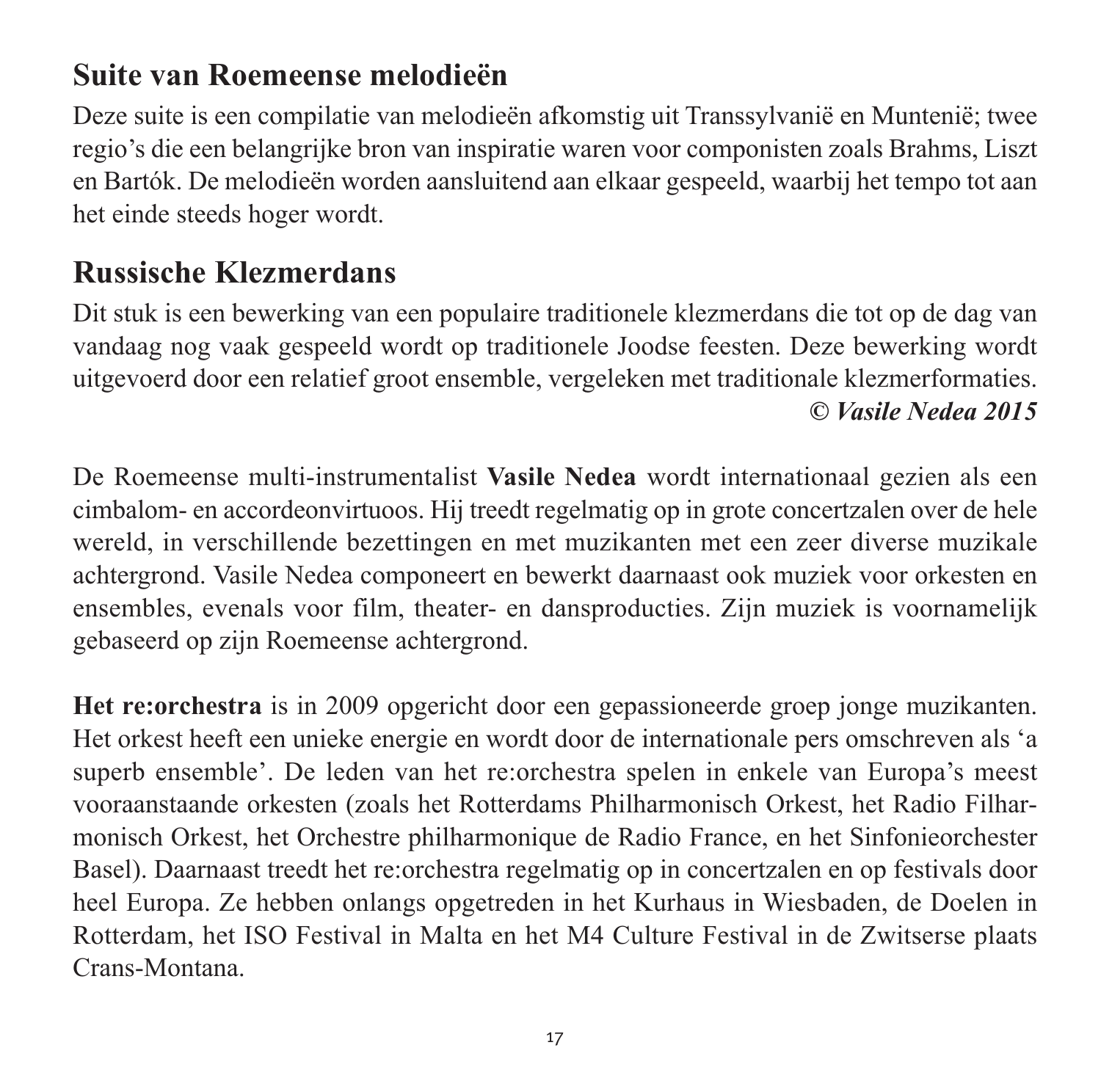Het orkest heeft zijn eigen concertserie in Nederland en werkt vaak samen met videokunstenaars, dansers en acteurs. Het re:orchestra staat bekend om zijn uitstekende concerten, vernieuwende multidisciplinaire projecten en hun groeiende publiek van jonge mensen. *Wilt u meer informatie? Ga dan naar www.re-orchestra.com* 

De Mexicaans-Nederlandse dirigent **Roberto Beltrán-Zavala** wordt algemeen gezien als een inspirerende en krachtige muzikant. Hij heeft inmiddels een internationale reputatie opgebouwd als een artiest met indrukwekkende en opwindende uitvoeringen van laatromantisch en twintigste-eeuws repertoire in Nederland, België, Duitsland, Malta, Roemenië, Polen, Zwitserland en Mexico. Recente hoogtepunten waren uitvoeringen van muzikale hoekstenen zoals Mahler's Eerste Symfonie en *Das Lied von der Erde*, Stravinsky's *Symphony in Three Movements*, Bartók's *Miraculous Mandarin Suite*, maar ook belangrijke werken van de twintigste eeuw zoals Varèse's *Octandre* en *Offrandes*, Boulez's *Éclat* en Messiaen's *Et exspecto resurrectionem mortuorum*.

Roberto Beltrán-Zavala is de artistiek directeur van het Rotterdamse re:orchestra, waarmee hij regelmatig in grote Europese concertzalen optreedt, en is onlangs benoemd tot chef-dirigent van het Orquesta Sinfónica de Guanajuato in Mexico. Daarnaast is hij werkzaam als chef-dirigent van het AKOM Ensemble, een hedendaagse muziek groep uit Nederland.

*Wilt u meer informatie? Ga dan naar www.robertobeltranzavala.com*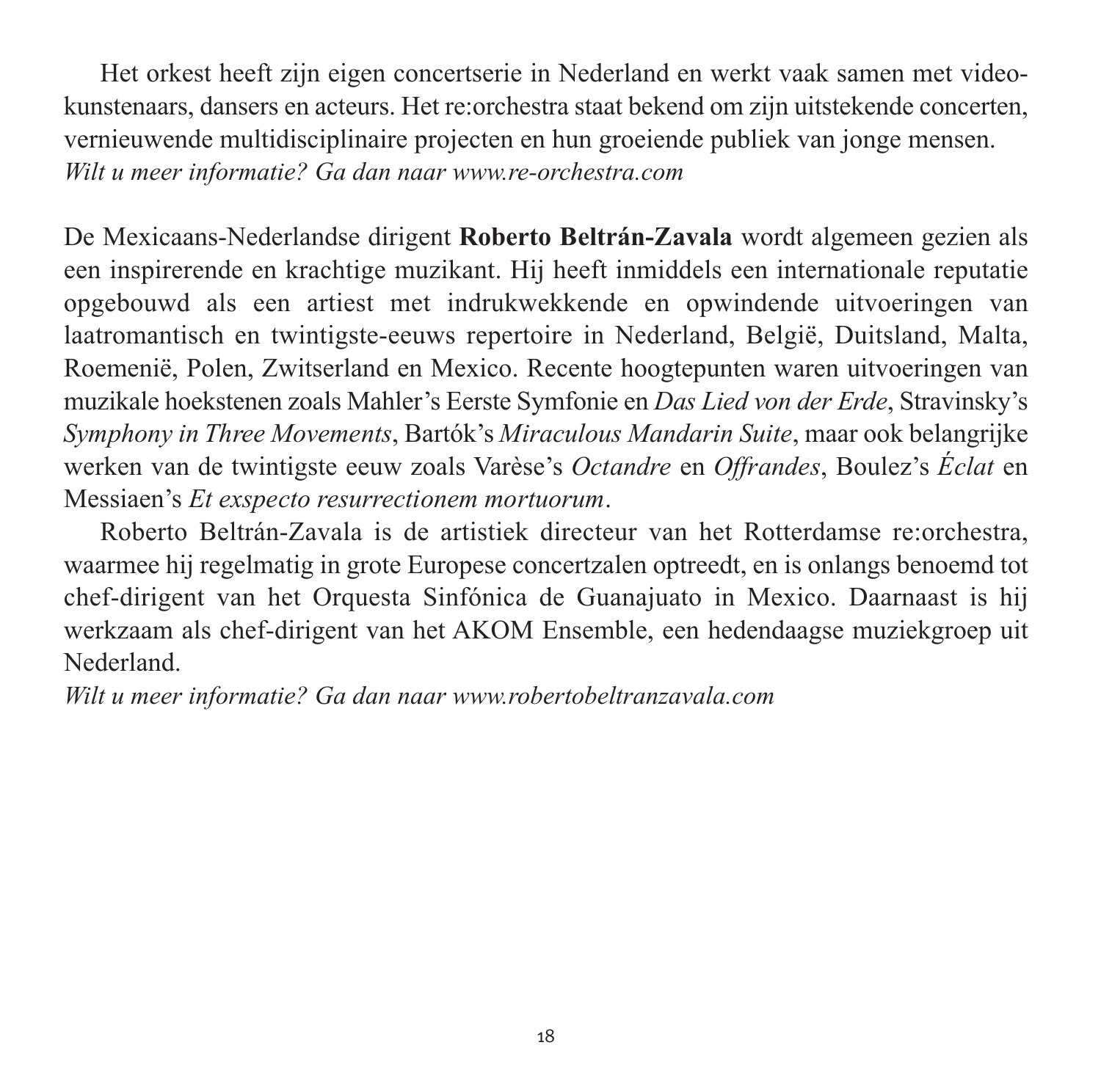## **Dmitri Schostakowitsch / Rudolf Barschai: Kammersymphonien op. 73a und op. 83a**

Aus Dmitri Schostakowitschs langjähriger Beziehung zu bedeutenden Quartettformationen wie dem Beethoven-Quartett (1923–1990) und dem Borodin-Quartett (seit 1945) ging einer der wichtigsten Beiträge des 20. Jahrhunderts zur Gattung Streichquartett hervor. Die fünfzehn Quartette, die Schostakowitsch in den Jahren 1938 bis 1974 komponierte, sind von höchst unterschiedlichem Geist und Charakter, doch sie bekunden alle eine meisterliche Hand schrift: makellose formale Klarheit, unendlicher Reichtum an Ideen und Fantasie sowie subtile thematische Vernetzung.

Rudolf Barschai (1924–2010) – enger Freund Schostakowitschs, bedeutender Dirigent und Bratschist des Borodin-Quartetts – machte es sich zur Aufgabe, Schostakowitschs Streich quartette Nr. 3, 4, 8 und 10 zu orchestrieren. Seit ihrer Veröffentlichung gehören diese Fas sungen, die vom Komponisten gebilligt wurden, zum Kernrepertoire von Kammerorchestern in der ganzen Welt.

Die Streichquartette Nr. 3 und 4 entstanden 1946 und 1949, als die Sowjetunion schwere Zeiten durchlitt. In den Nachwehen des Zweiten Weltkriegs war das Jahr 1946 von Zer störung, Armut und Elend gezeichnet, während drei Jahre darauf der stalinistische Terror in vollem Gange war. Angesichts der Tatsache, dass Schostakowitschs Sprache stark auf Kom munikation angelegt ist – musikalische Elemente sind häufig mit außermusikalischen Botschaften versehen und spielen eine wichtige Rolle für die Gesamtaussage – nimmt es nicht wunder, dass Schostakowitschs Ästhetik in den letzten dreißig Jahren für mancherlei Aus einandersetzungen sorgte: "Meinte" er, was er komponierte? Wollte er das Regime zufriedenstellen oder verspotten? Verstecken sich "geheime Botschaften" in seiner Musik? Doch wenngleich viele seiner Werke als "kryptisch" gelten dürfen, klären sich Rolle, Bedeutung und Ausdruckswert seiner rhetorischen Mittel, sobald man ein Werk in seiner Gesamtheit betrachtet.

Ein wiederkehrendes Element in Schostakowitschs Schaffen ist die Verwendung von "volkstümlicher" Musik – Themen, die an den Zirkus erinnern, Zigeunerweisen, jüdische Melodien und so weiter. Schostakowitsch verwendete folkloristische Elemente auf vielfältige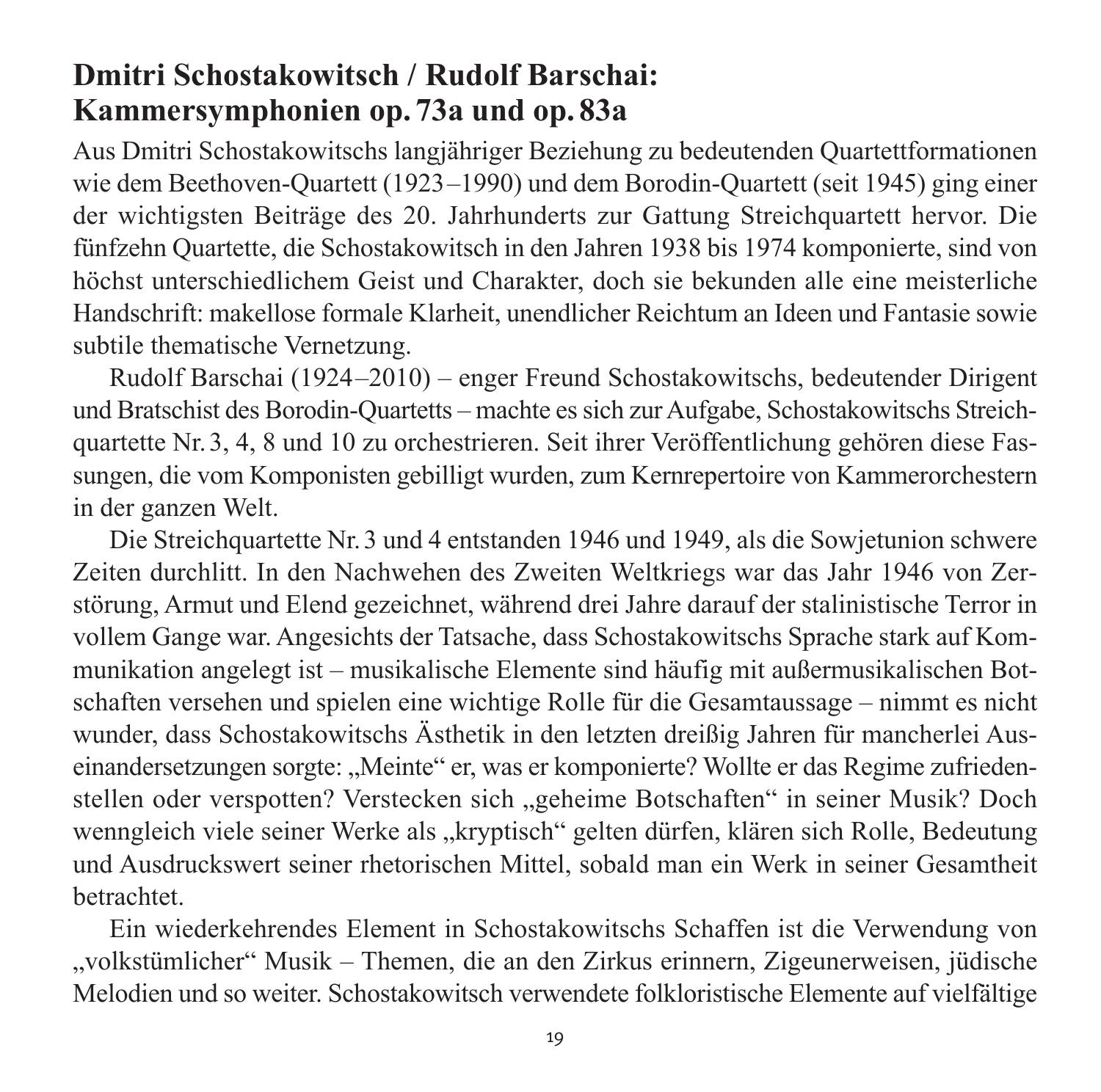Art und Weise, um unterschiedliche Gedanken zu vermitteln und die höchst unmittelbare Emotion einer bestimmten Melodie hervorzurufen.

Der von Klezmermusik inspirierte Höhepunkt am Ende des Quartetts op. 83, die "clownesken" Themen im ersten Satz des Quartetts op. 73, dessen kriegerischer dritter Satz sowie darauf das tief empfundene, tragisch-dramatische *Adagio* – dies alles fügt sich zu einem größeren Bild zusammen: das Bild einer Welt, wie Dmitri Schostakowitschs sie er lebte. Eine turbulente, oft unmenschliche und grausame Welt, aber auch eine Welt voll Hoffnung – jener Hoffnung, die in seinem Herzen immer lebendig blieb, eine Hoffnung, wie wir sie – bescheiden, aber kraftvoll und aufrichtig – in den Schlusstakten der beiden Kammer symphonien hören können.

### **Kammersymphonie op. 73a**

Das 1946 komponierte Streichquartett Nr. 3 op. 73 wurde als "formalistisch" kritisiert, und man warf ihm vor, Schreckensbilder darzustellen sowie – wegen seines offenen, unabgeschlossenen Ausgangs – versteckte, subversive Botschaften zu enthalten. Kurz vor der Uraufführung versah Schostakowitsch jeden Satz mit einem Titel in der Art einer Kriegserzählung. Auf diese Weise wollte er offenbar den Erwartungen des Regimes entsprechen und weiterer Kritik aus dem Weg gehen, denn gleich nach der Premiere zog er diese Titel wieder zurück.

Barschais Orchestrierung ist von subtiler Transparenz und belässt den komplizierten polyphonen Passagen ihre Klarheit. Zusätzlich zu den Holzbläsern (Flöte, Oboe, Englischhorn, Klarinette, Fagott) sorgt eine Harfe für ätherische Farbtöne, die den oft ambivalenten Charakter des Werks wirkungsvoll unterstreichen.

Der erste Satz ist die Bühne für ein Puppenspiel mit clownesken Melodien, das auf recht steife Weise präsentiert wird. Der in Wirklichkeit sarkastische Charakter des Satzes erweist sich in der Durchführung, wenn die Polyphonie den Zusammenbruch der bestehenden Ord nung zugunsten einer Groteske bewirkt.

Der zweite Satz basiert auf einem Ostinatomotiv aus drei Vierteln, über dem verschiedene Texturen und Schichten entstehen. Er beginnt mit einem lebhaften, folkloristisch anmutenden Thema, das sich ins Orchester ausdehnt, worauf eine verträumte Pianissimo-Passage zu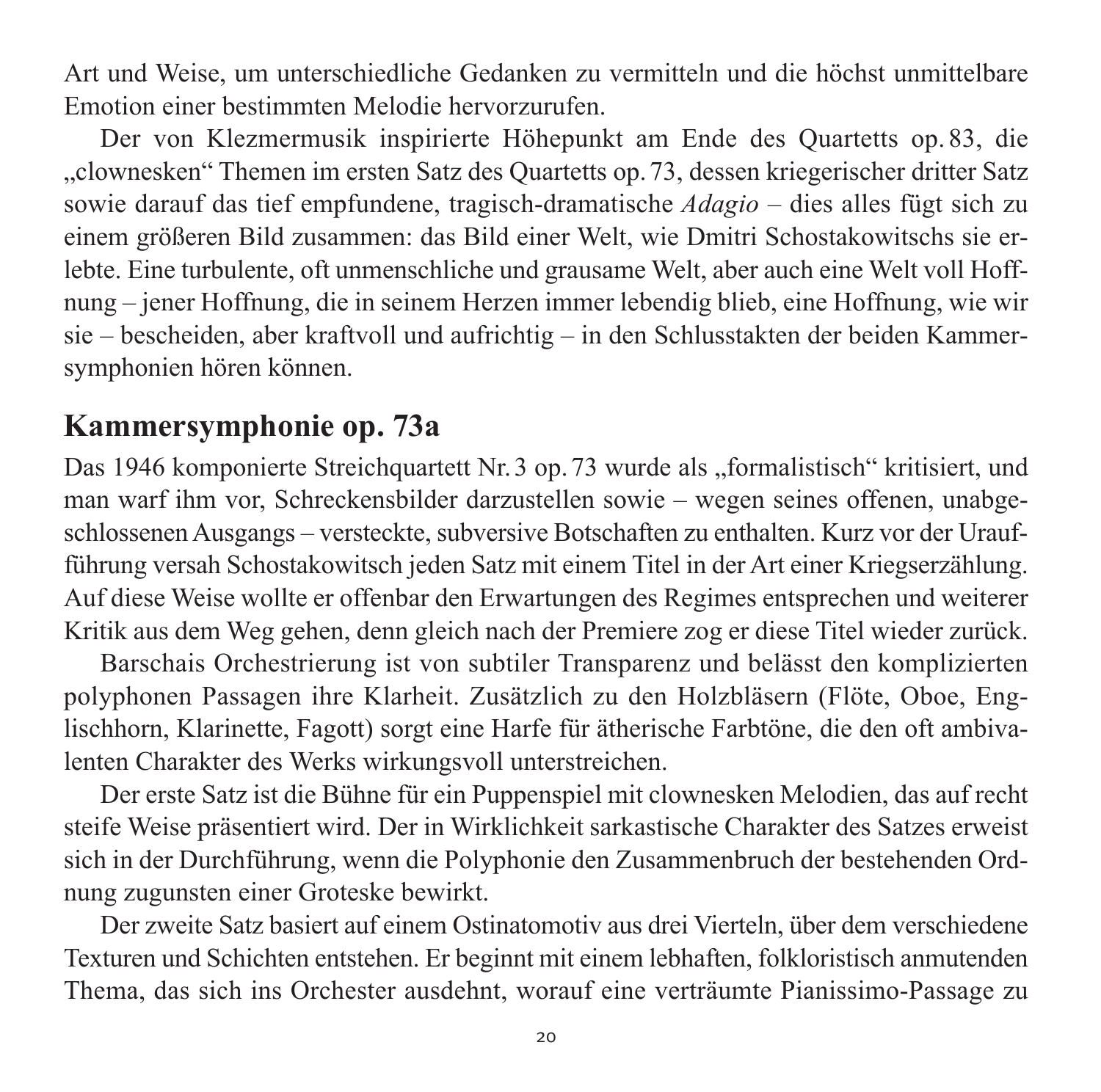leichten, schweifenden Melodien hinüberleitet, die Barschai in Violinen, Flöte, Fagott und Harfe brillieren lässt. Die Mehrdeutigkeit des Werks in seiner Gesamtheit gibt sich in diesem Satz allmählich zu erkennen.

Der dritte Satz ist ein typisches Beispiel für Schostakowitschs "Kriegsmusik" und wirkt wie ein Vorgriff auf das "Stalin-Scherzo" der Symphonie Nr. 10. Harsche Fortissimo-Akkorde, Marschrhythmen, unablässige Dissonanzen und brutale melodische Gesten suggerieren die grausamen Klänge des Schlachtfelds. Der Satz beginnt und endet als eine einzige Energie explosion, die keinen Raum für Ruhepausen lässt.

Im Juli 1946 komponierte Schostakowitsch während eines Besuchs bei seiner Mutter in Leningrad den vierten Satz – vielleicht der lyrischste und unmittelbarste des gesamten Quar tetts. Ein ernstes, fast trübsinniges Thema führt ein Zwiegespräch mit gramvollen Melodie linien; dieses Zwiegespräch mündet in einen spannungsvollen Höhepunkt, um in einem düsteren, das erste Thema anstimmenden Solo (bei Barschai im Fagott) zu verklingen. Den dunklen, dramatischen Charakter schuldet dieser Satz wahrscheinlich den Gefühlen des Komponisten beim Anblick seiner zerstörten Heimatstadt.

Symbolik und Bedeutung der verschiedenen Themen und Charaktere werden im fünften und letzten Satz evident. Ein vager, vorsichtiger Anfang, gefolgt von einer träumerischen Melodie in den Ersten Violinen, der überraschende Auftritt eines fröhlichen Volkslieds und das scheinbar endlose Umherschweifen des ersten Themas – sie alle unterliegen der unver meidlichen Konfrontation mit der Realität: Das tragische Thema des vierten Satzes kehrt in einem überwältigenden Fortissimo-Tutti wieder, das den Höhepunkt darstellt. Nach einem hochdramatischen Cellosolo löst sich allmählich alles auf; Themen und Melodien kehren resigniert und kraftlos zurück, und am Ende steht ein ätherischer, offener Ausklang: ein F-Dur-Akkord, der den Eindruck unendlicher Weite vermittelt. In dieser Unendlichkeit stellt eine Solovioline eine letzte Frage – und erzeugt ein Gefühl ewiger Hoffnung.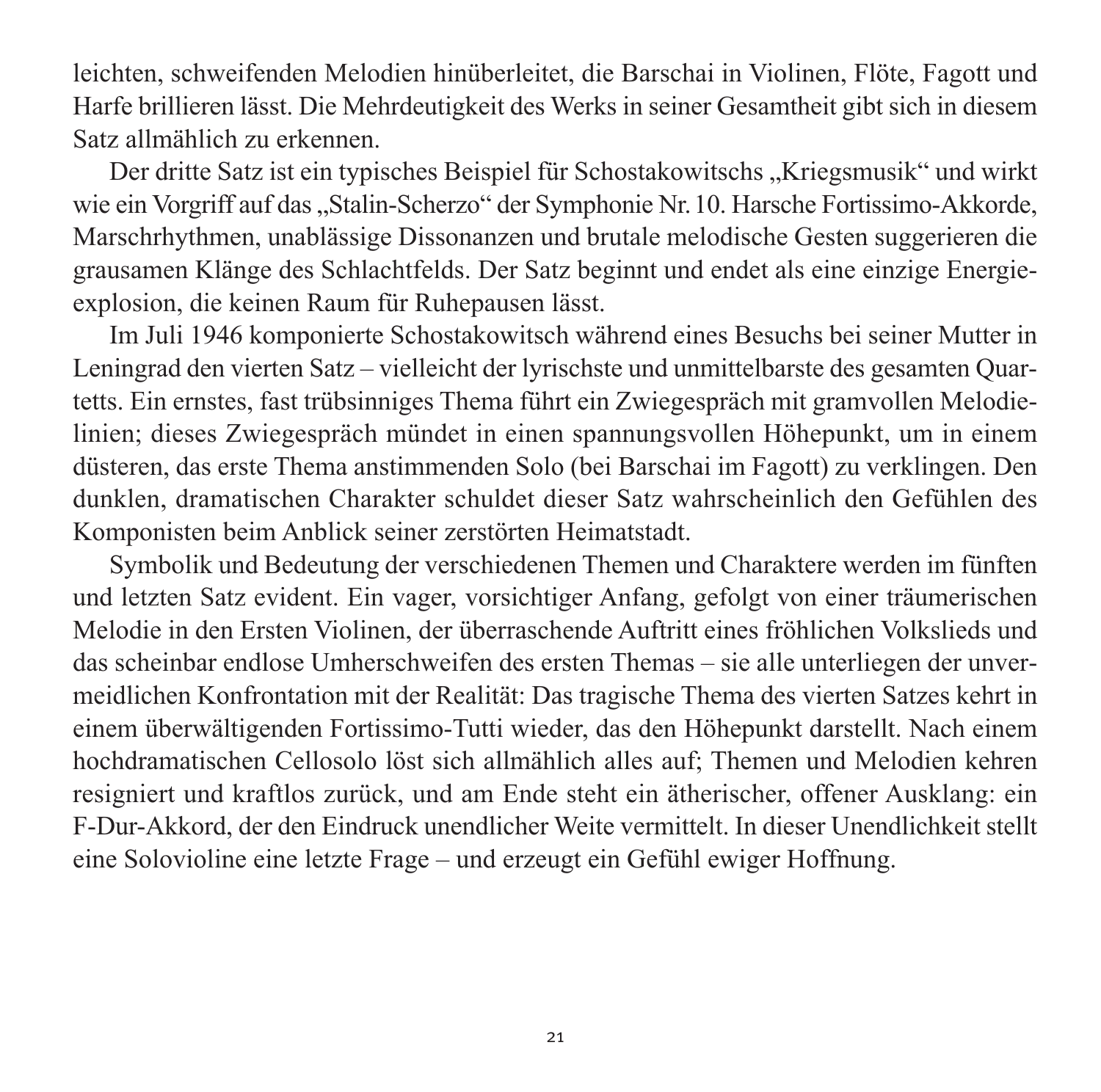## **Kammersymphonie op. 83a**

Das Streichquartett Nr. 4 op. 83 wurde 1949 komponiert und 1953, nach Stalins Tod, uraufgeführt. Es gehört zu einer Gruppe von Werken mit jüdischen Motiven und ist das letzte in Schosta kowitschs Schaffen, das diesen Einfluss zeigt. Schostakowitsch identifizierte sich sehr mit den Juden als Opfer von Diskriminierung und systematischer Verfolgung sowie mit ihrer Musik, die er zutiefst bewunderte. In dem Buch Zeugenaussage wird er folgender maßen zitiert: "Die Juden wurden zum Symbol für mich. Die ganze Wehrlosigkeit des Menschen verdichtete sich in ihnen … Jüdische Volksmusik … ist fast immer Lachen unter Tränen. Diese Qualität der jüdischen Volksmusik steht meiner Vorstellung davon, was Musik sein sollte, sehr nahe."

1949 gab es starke antisemitische Strömungen in der Sowjetunion; dies mag erklären, warum das Quartett op. 83 erst vier Jahre nach seiner Fertigstellung uraufgeführt wurde: Damals könnte es ein gefährliches Unterfangen gewesen sein, ein von jüdischer Volksmusik inspiriertes Werk zu komponieren. Das Quartett lag dem Komponisten sehr am Herzen; er sah in ihm ein Werk, dessen Bedeutung ebenso besonders war wie sein Wert.

Die Orchestrierung dieses Quartetts sieht ein größeres Ensemble vor als op. 73a; neben den Holzbläsern kommen zwei Hörner, eine Trompete sowie Schlagwerk zum Einsatz. Es ist bemerkenswert, wie Barschai trotz der Verwendung eines relativ kleinen Orchesters eine fast symphonische Klangfülle erzielt, insbesondere beim Höhepunkt des letzten Satzes.

Der erste Satz beginnt mit einem folkloristisch getönten, pastoralen Thema, das sich bald in einen schrillen Chor hoher Stimmen verwandelt und für eine spannungsreiche, drama tische Passage sorgt. Nach einer kurzen, innigen Überleitung durchläuft der Mittelteil lange, folgenlose Melodielinien, bis das Anfangsthema wiederkehrt, um den Satz zu beschließen.

Der zweite Satz bekundet auf meisterliche Weise melodische Erfindungsgabe und Verar beitungskunst. Die Eingangsmelodie (bei Barschai in der Oboe) schwingt in einer großen Geste weit in den Satz aus und führt direkt zum Höhepunkt, an dem sie von Horn, Celli, Englischhorn und, schließlich, Ersten Violinen auf dem Gipfel der Ausdrucksintensität übernommen wird. Nach diesem umfänglich entwickelten Ausbruch wirken stille Melodie varia tionen und kurze Choräle wie die letzten Spuren eines Tränenausbruchs.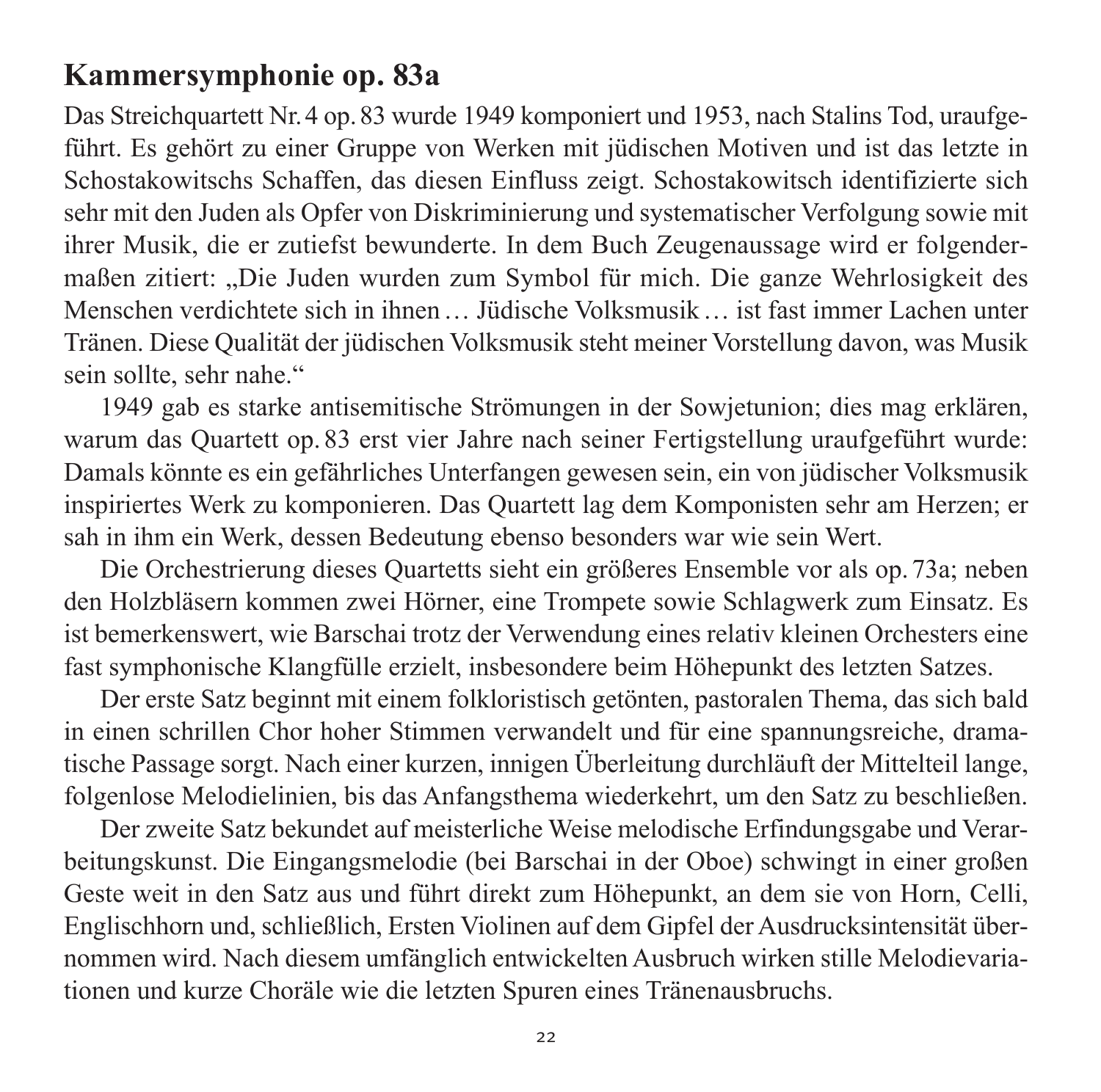Eine der bemerkenswertesten Eigenschaften von Schostakowitschs Tonsprache ist die Fähigkeit, die verborgene Grundspannung eines scheinbar einfachen musikalischen Kontextes darzustellen. Dies ist der Fall im dritten Satz, in dem der Komponist ein musikalisches Umfeld erschafft, in dem verschiedene Elemente herannahen und entschwinden – und solcherart den statischen Charakter ihrer Umgebung betonen. Schostakowitsch, so heißt es, habe stets einen Koffer mit Kleidung und persönlichen Gegenständen bereitgehalten für den Fall, dass die Geheimpolizei ihn abholen würde. In diesem Satz sieht man den Komponisten förmlich vor sich, wie er lange, furchtsame und zähe Stunden ausharrt, während in seinem Kopf Melodien aufkeimen, Soldaten vorbeiziehen und von fern Marschtrompeten erklingen.

Der vierte und letzte Satz beginnt mit einer unheilvollen Melodie für Fagott und Pizzikato-Streicher in einem rezitativischen Stil, der eine fast rituelle Atmosphäre erzeugt. Es folgen einige extrovertierte Tänze im Klezmer-Stil und in unterschiedlichen Besetzungen, bis ein befreiender, kathartischer Höhepunkt erreicht wird. Ein ähnlicher Klezmer-Tanz findet sich auch im Finale des Klaviertrios Nr. 2 op. 67 – Schostakowitschs Formulierung "Lachen unter Tränen" drückt vielleicht das Wesen dieser Tänze aus, ihr Bekenntnis zur unver brüchlichen Freiheit des Geistes – eines Geistes, der im Angesicht der Tragödie wieder auf stehen und tanzen wird.

### *© Roberto Beltrán-Zavala 2015*

### **Turceasca si hora de la Goicea** (Türkischer Tanz und Tanz aus Goicea)

Hora ist der Oberbegriff für einen beliebten traditionellen Rundtanz aus Südosteuropa, bei dem die Tänzer einander an die Hand nehmen. Eine Hora kann vielen verschiedene Stile und Stimmungen annehmen. In diesem Werk habe ich zwei Horas von unterschiedlicher Herkunft, aber ähnlichem Charakter kombiniert, um ein abwechslungsreicheres, substantielleres Stück zu schaffen. Die Turceasca hat ihre Ursprünge in der türkisch-orientalischen Tanzmusik (*öček* und *cifteteli*) und in der traditionellen osmanischen Marschmusik. In der östlichen Region Dobrudscha, die zwischen dem Unterlauf der Donau und dem Schwarzen Meer liegt, haben diese ursprünglich byzantinischen und osmanischen Traditionen einen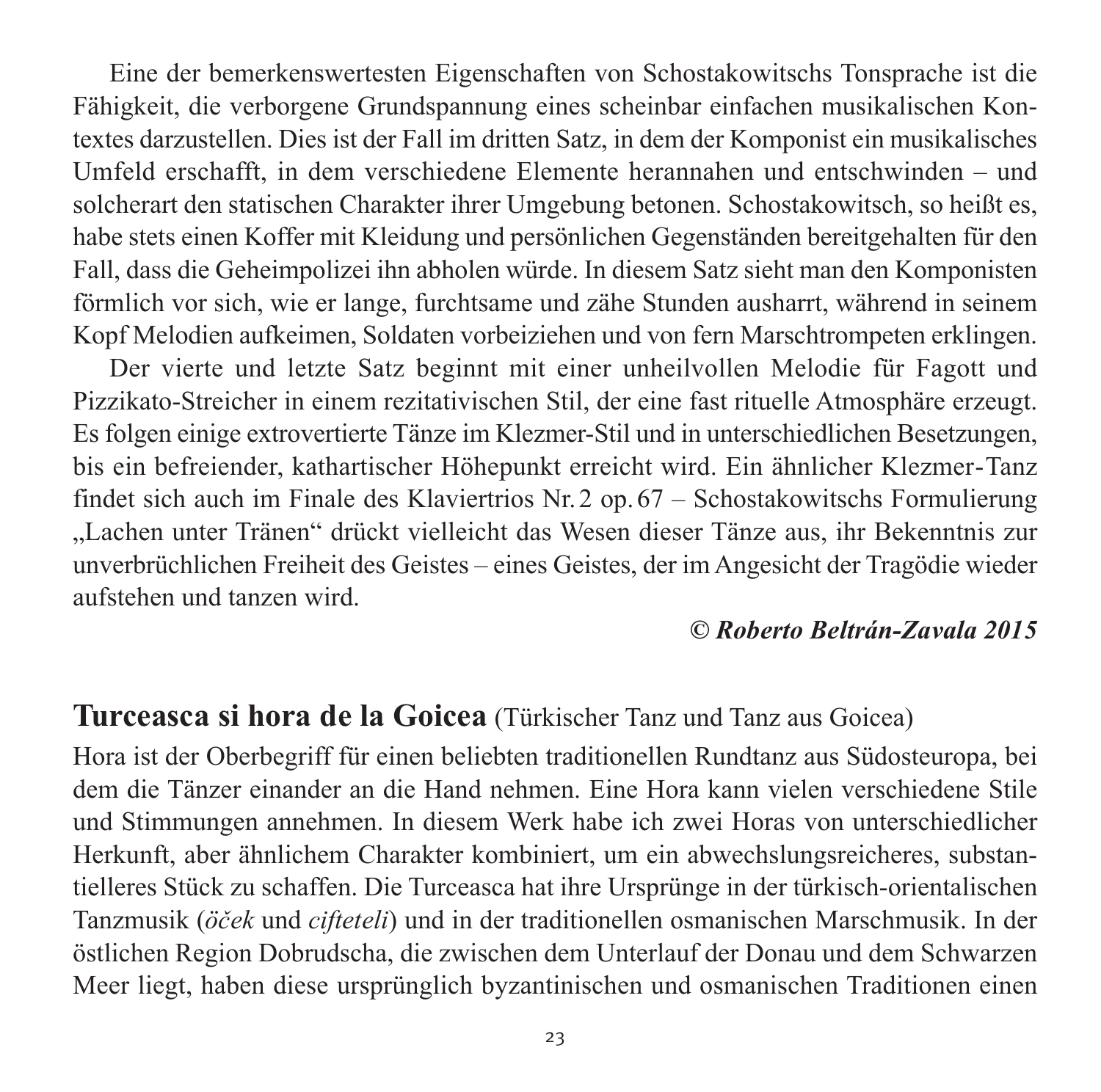besonders starken Einfluss ausgeübt. Im dortigen Hinterland, nahe der Donau und der süd lichen Grenze, liegt das Städtchen Goicea. *Hora de la Goicea* ist eine sehr beliebte Tanz weise, die traditionell auf dem Kaval (einer Flöte) gespielt wird.

# **Suite mit rumänischen Melodien**

Dieses Stück vereint Volksweisen aus Siebenbürgen und der Walachei – zwei Regionen, die eine wichtige Inspirationsquelle für Komponisten wie Brahms, Liszt und Bartók darstellten. Die Melodien erklingen eine nach der anderen, wobei sich die Geschwindigkeit bis zum Schluss fortwährend erhöht.

# **Russischer Klezmer-Tanz**

Hierbei handelt es sich um das Arrangement eines traditionellen und sehr beliebten Klezmer-Tanzes, der auch heute noch oft bei traditionellen jüdischen Festen gespielt wird. Gegenüber traditionellen Klezmer-Formationen sieht das vorliegende Arrangement ein vergleichsweise großes Ensemble vor.

*© Vasile Nedea 2015*

Die rumänische Multi-Instrumentalist **Vasile Nedea** gilt international als ein Virtuose auf dem Cimbalom und dem Akkordeon. Er tritt regelmäßig in großen Konzertsälen in aller Welt auf, spielt in verschiedensten Instrumentalensembles und mit Künstlern unterschiedlichster musikalischer Herkunft. Darüber hinaus ist Vasile Nedea auch als Komponist und Arrangeur für Orchester und Ensembles sowie für Film, Theater und Tanzproduktionen tätig. Seine Musik hat ihre Wurzeln vor allem in seiner eigenen Roma-Tradition.

Im Jahr 2009 gegründet und von der internationalen Presse als ein "hervorragendes Ensemble" tituliert, ist **the re:orchestra** eine junge und leidenschaftliche Formation mit einer einzig artigen Energie. Regelmäßig tritt the re:orchestra auf Festivals und in Konzert -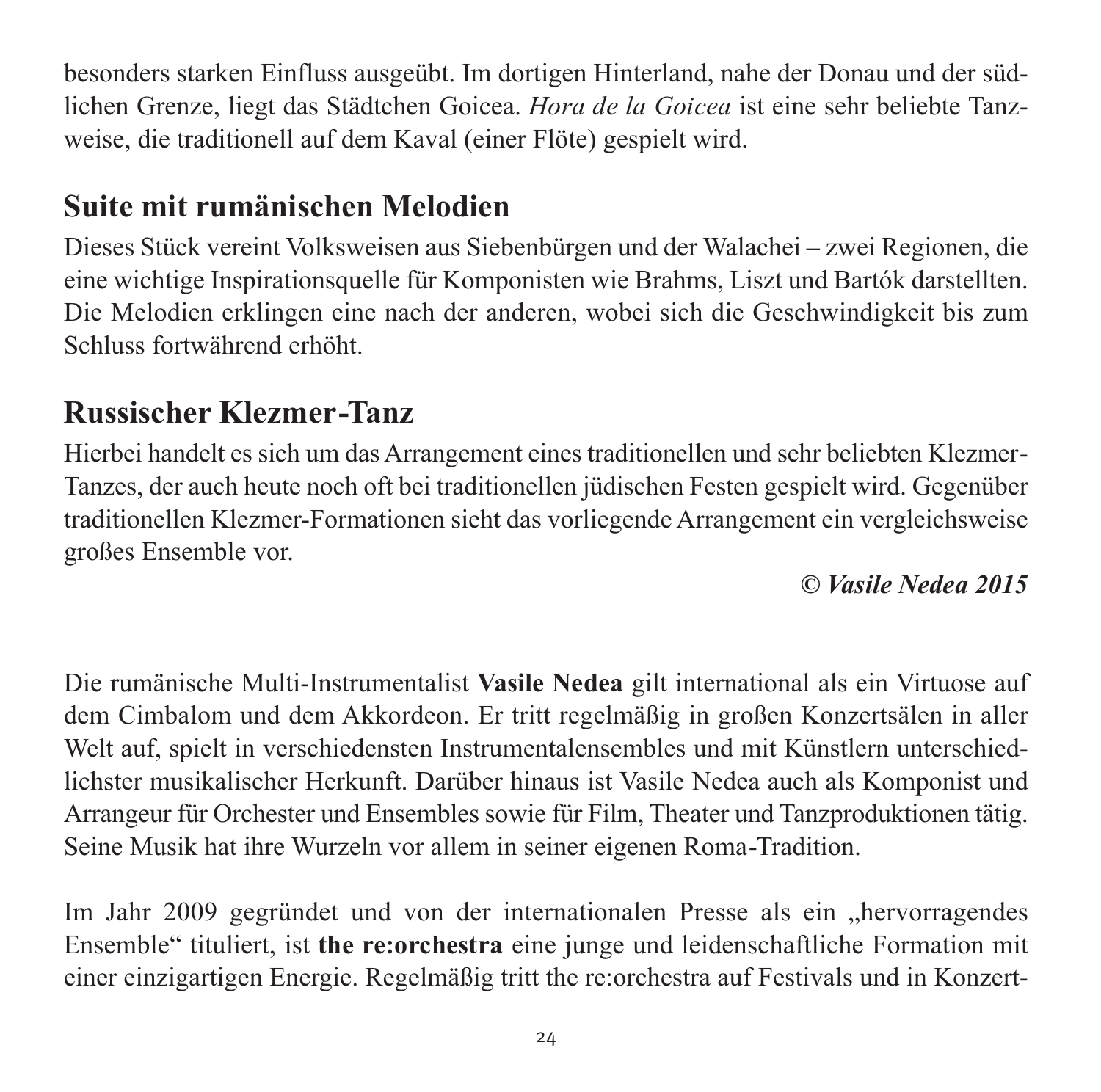sälen in ganz Europa auf; seine Mitglieder sind in einigen der führenden Orchester Europas aktiv (Rotterdamer Philharmoniker, Radio Filharmonisch Orkest, Orchestre Philharmonique de Radio France, Sinfonieorchester Basel u.a.). Zu den Terminen aus jüngerer Zeit gehören Auftritte im Kurhaus Wiesbaden, de Doelen in Rotterdam, beim ISO Festival Malta und dem M4 Culture Festival in Crans-Montana/Schweiz.

In den Niederlanden hat das Orchester eine eigene Konzertreihe, in deren Rahmen es oft mit Videokünstlern, Tänzern und Schauspielern zusammenarbeitet. Herausragende Konzerte, bahnbrechende multidisziplinäre Projekte und ein rasant wachsendes junges Publikum sind das Markenzeichen des Orchesters geworden.

*Weitere Informationen finden Sie auf www.re-orchestra.com* 

Der mexikanisch-niederländische Dirigent **Roberto Beltrán-Zavala** wird von Publikum wie Orchestern als ein inspirierender, spannender und energiegeladener Musiker geschätzt. Seine beeindruckenden, elektrisierenden Aufführungen des Repertoires der Spätromantik und des 20. Jahrhunderts verschaffen ihm international Aufmerksamkeit – u.a. in den Nieder landen, in Belgien, Deutschland, Malta, Rumänien, Polen, der Schweiz und Mexiko. Zu den aktuellen Highlights gehören gefeierte Aufführungen musikalischer Meilensteine wie Mahlers Erster Symphonie und *Das Lied von der Erde*, Strawinskys *Symphonie in drei Sätzen*, Bartóks Suite *Der wunderbare Mandarin* sowie wichtiger Werke des 20. Jahrhun derts wie Varèses *Octandre* und *Offrandes*, Boulez' *Éclat* und Messiaens *Et exspecto resur rectionem mortuorum*.

Roberto Beltrán-Zavala ist Künstlerischer Leiter des Ensembles the re:orchestra, mit dem er regelmäßig auf bedeutenden europäischen Konzertpodien gastiert. Soeben wurde er zum Chefdirigenten des Orquesta Sinfónica de la Universidad de Guanajuato in Mexiko ernannt; darüber hinaus ist er Chefdirigent des auf zeitgenössische Musik spezialisierten AKOM Ensemble aus den Niederlanden.

*Weitere Informationen finden Sie auf www.robertobeltranzavala.com*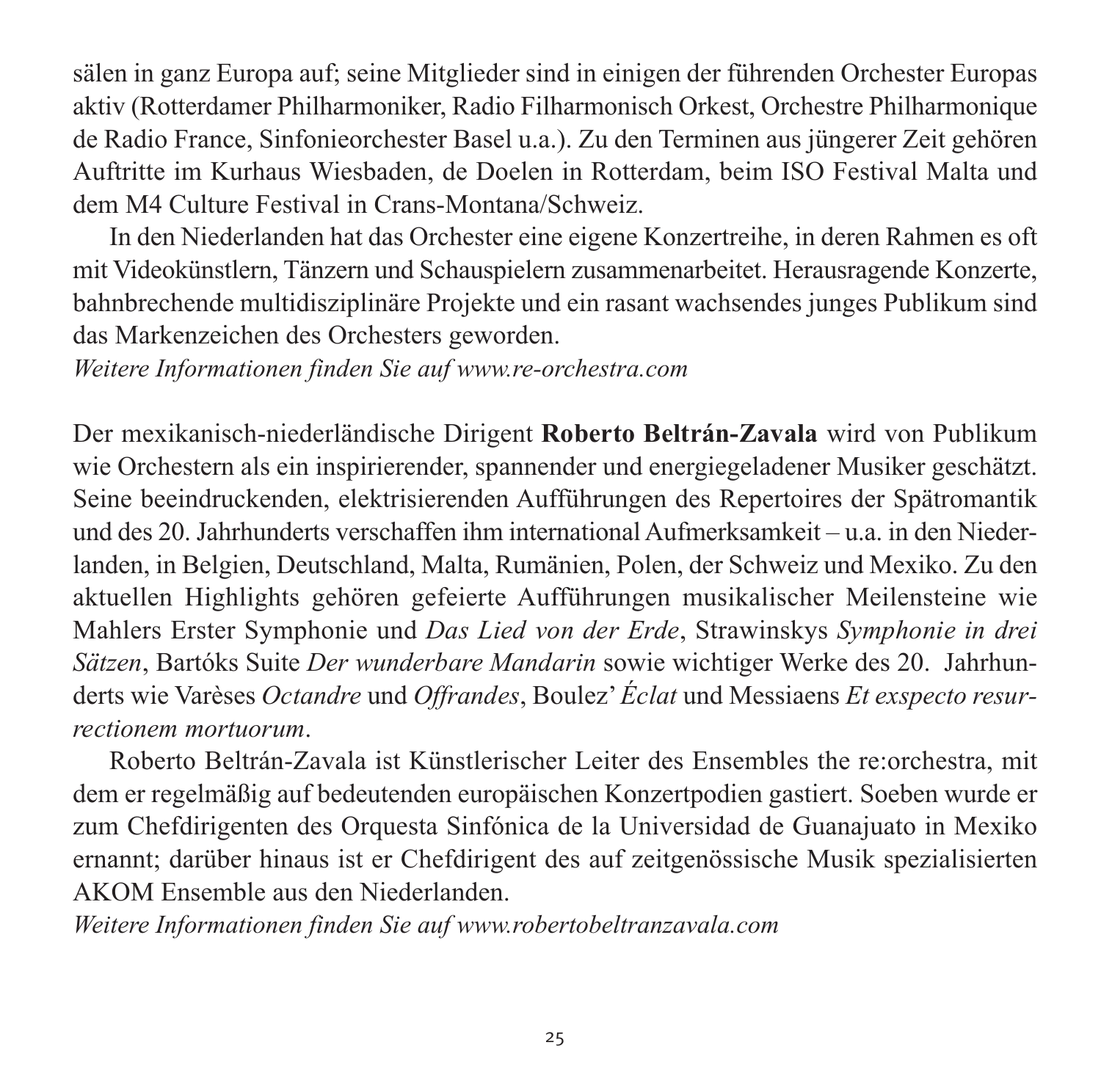# **Dimitri Chostakovitch / Rudolf Barchaï : Symphonies de chambre op. 73a et op. 83a**

La longue relation de Chostakovitch avec des ensembles réputés comme le Quatuor Beetho ven et le Quatuor Borodine contribuèrent à l'un des apports les plus importants du vingtième siècle au genre du quatuor à cordes. Composés entre 1938 et 1974, les quinze quatuors de Chostakovitch bien qu'extrêmement variés en ce qui concerne l'esprit et le caractère, font preuve d'une maîtrise magistrale: clarté formelle incomparable, invention et fantaisie infinies et cohérence thématique raffinée.

Rudolf Barchaï (1924–2010), chef d'orchestre de premier plan, altiste au sein du Quatuor Borodine et ami intime de Chostakovitch, s'est attelé à l'orchestration des troisième, quatrième, huitième et dixième quatuors de Chostakovitch. Son travail a été approuvé par le compositeur, et depuis la publication de ces arrangements, ceux-ci sont devenus très populaires au sein du répertoire des orchestres de chambre du monde entier.

Les troisième et quatrième quatuors à cordes ont été respectivement composés en 1946 et 1949 pendant une période d'instabilité en Union soviétique. En 1946, la Seconde Guerre mondiale n'avait laissé que destruction, pauvreté et misère derrière elle alors qu'en 1949, la terreur stalinienne sévissait. On sait que le langage musical de Chostakovitch était fortement rhétorique et qu'il recourait souvent à des éléments musicaux afin de transmettre un message extra-musical et de jouer un rôle dans le message global. Il n'est donc pas surprenant que l'esthétique de Chostakovitch ait fait l'objet de débats depuis trente ans: voulait-il vraiment «dire» ce qu'il a écrit? Écrivait-il pour satisfaire le régime ou pour s'en moquer? Y a-t-il des «messages secrets» cachés dans sa musique? Beaucoup de ses œuvres peuvent ainsi être qualifiées de «cryptiques», mais le rôle ainsi que l'importance et la valeur expressive de ses éléments rhétoriques deviennent évidents une fois que l'on a parcouru une pièce en entier.

Un élément récurrent dans l'œuvre de Chostakovitch est l'utilisation de musiques «popu laires » comme par exemple des thèmes qui rappellent le cirque, la musique tzigane ou des mélodies juives. Chostakovitch a utilisé des éléments folkloriques de différentes manières afin de transmettre des idées différentes et de faire appel à l'émotion la plus immédiate que peut provoquer une mélodie.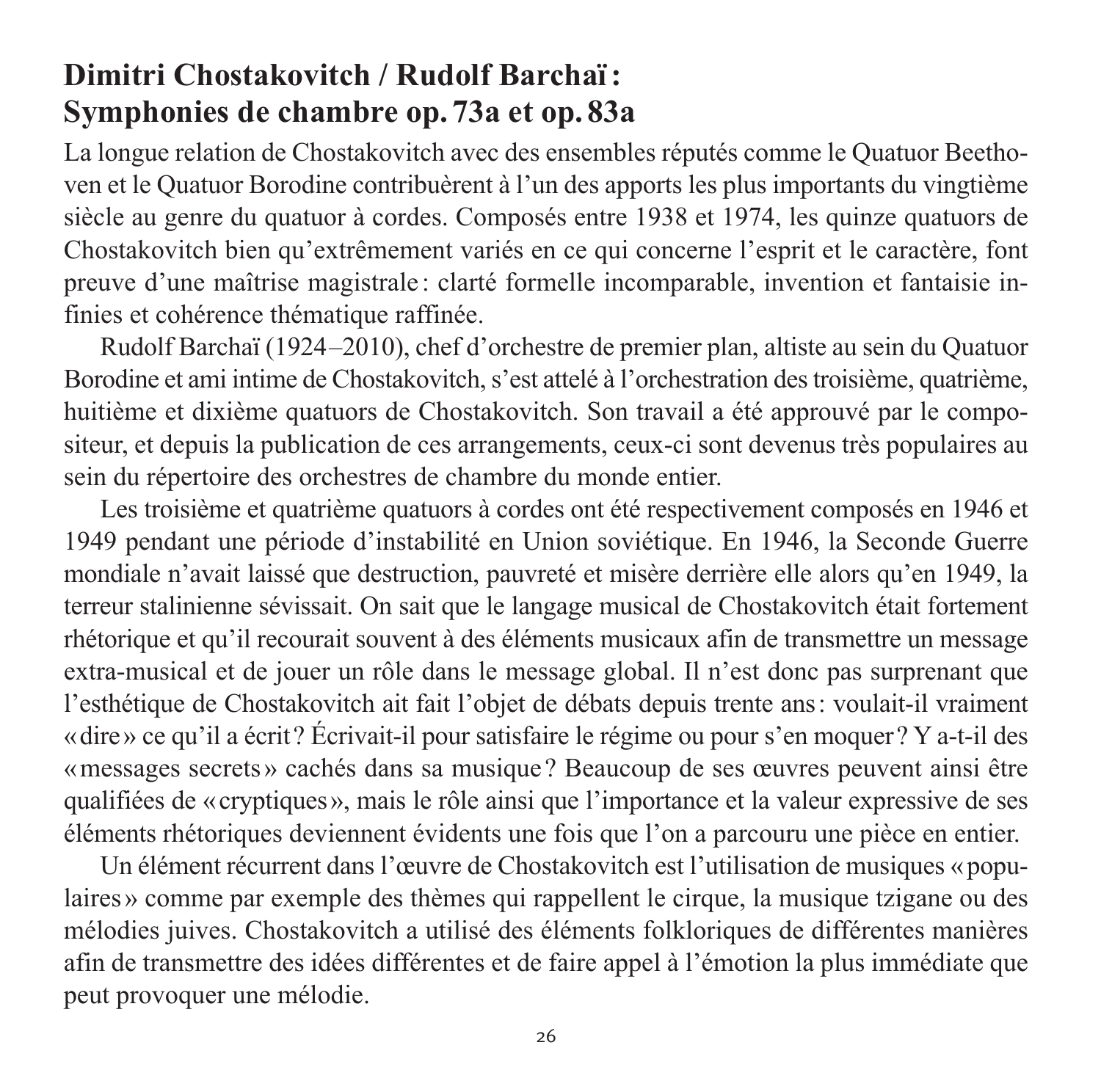Le point culminant teinté de musique klezmer de la fin de l'op.83 et les thèmes «clownesques» du premier mouvement, de l'op.73,, le troisième mouvement «guerrier» et l'*Adagio* tragique et dramatique qui le suit sont tous des éléments qui composent une image plus vaste: celle du monde à l'époque de Dimitri Chostakovitch, tel qu'il le voyait. Un monde turbulent, souvent inhumain et cruel, mais aussi un monde d'espoir. Un espoir qui est toujours resté vivant dans son cœur. Un espoir que nous pouvons entendre, humble mais néanmoins puissant et sincère, dans les dernières mesures des deux symphonies de chambre.

# **Symphonie de chambre, op. 73a**

Le troisième Quatuor à cordes op. 73 a été composé en 1946. L'œuvre a été violemment attaquée pour son formalisme et accusée de dépeindre des horreurs et, en raison de sa conclusion ouverte, de contenir, dissimulés, des messages subversifs. Chostakovitch a fourni, juste avant la création de l'œuvre, des titres pour chacun des mouvements, à la manière d'un récit de guerre. Il a probablement agi ainsi afin de satisfaire aux attentes du régime et d'éviter d'être l'objet de nouvelles critiques puisqu'il retirera ces titres immédiatement après.

Dans son orchestration de ce quatuor, Barchaï recourt à une transparence raffinée qui permet de préserver la clarté des passages polyphoniques complexes. En plus des bois (flûte, hautbois, cor anglais, clarinette et basson), l'ajout d'une harpe apporte une couleur éthérée qui souligne efficacement le caractère souvent ambigu de l'œuvre.

Le premier mouvement ouvre le rideau sur un spectacle de marionnettes avec des mélodies clownesques exposées assez raidement. La véritable nature sarcastique du mouvement se révèle dans la section du développement alors que la polyphonie créé un effondrement de l'ordre établi et génère une esthétique grotesque.

Le deuxième mouvement est parcouru par un motif en ostinato de trois noires sur lesquelles différentes textures et différentes sphères sont créées. Le mouvement commence avec un thème folklorique robuste qui est développé par l'orchestre. Suit un passage *pia nissimo* rêveur qui ouvre la porte à la lumière, des mélodies errantes, brillamment arrangées pour violons, flûte, basson et harpe par Barchaï. C'est dans ce mouvement que l'ambiguïté de l'œuvre dans son ensemble commence à se faire sentir.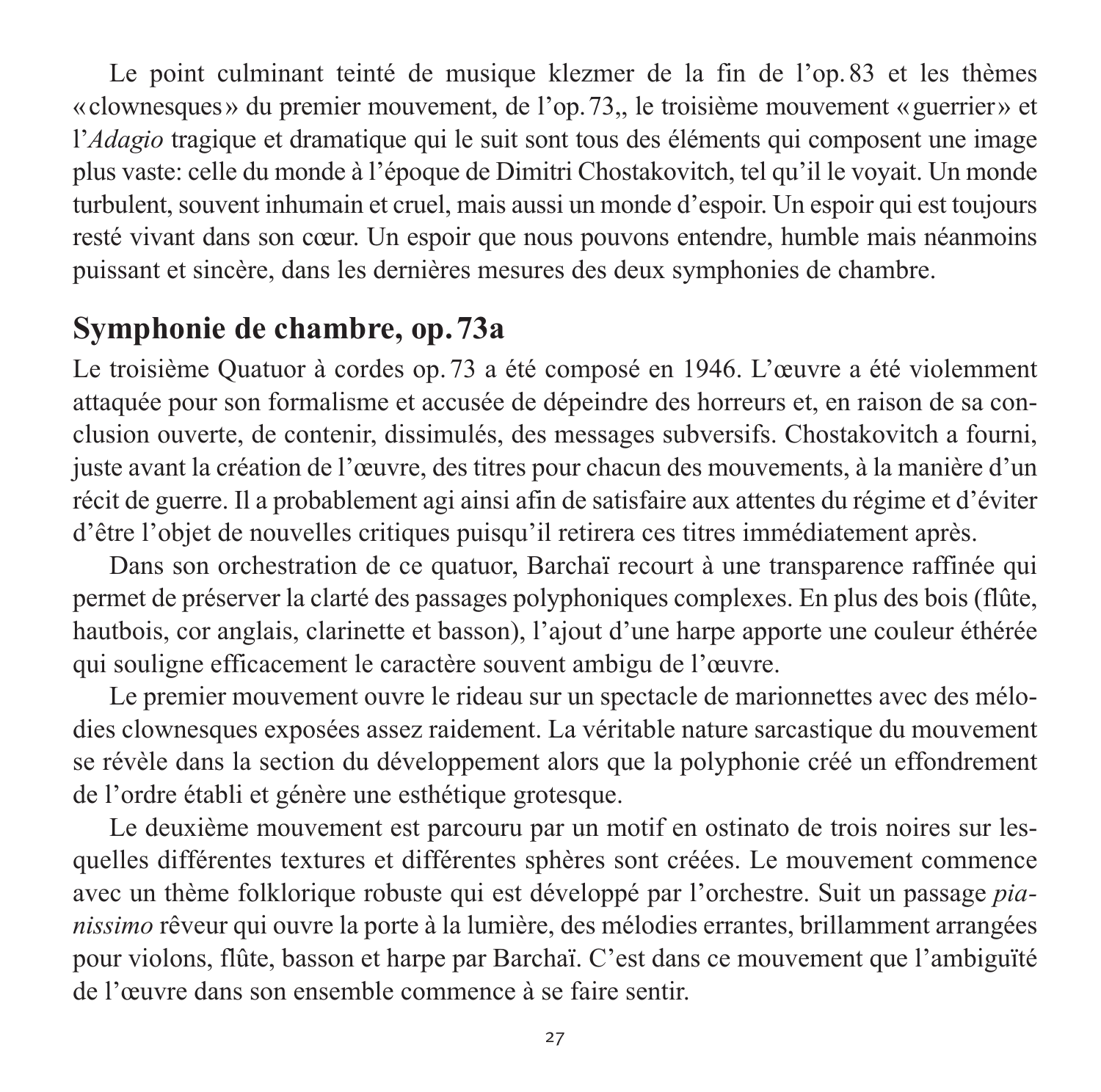Le troisième mouvement est un exemple typique de la musique « guerrière » de Chostakovitch et anticipe fortement le scherzo «stalinien» de sa Dixième Symphonie. Des accords *fortissimo* violents, des rythmes de marche, de constantes dissonances et des gestes mélodiques brutaux évoquent les bruits féroces du champ de bataille. Le mouvement commence et se termine comme une seule explosion d'énergie sans interruption.

Chostakovitch a composé le quatrième mouvement en juillet 1946 alors qu'il séjournait chez sa mère à Leningrad. Il s'agit peut-être du mouvement le plus lyrique et le plus spontané de tout le quatuor. Un thème à l'allure sévère, presque funèbre, interagit avec les lignes mélodiques tristes. L'interaction conduit à un point culminant tendu qui s'évanouit dans un solo sombre (au basson dans l'orchestration de Barchaï) qui reprend le premier thème. Ce mouvement doit vraisemblablement son caractère pessimiste et dramatique aux sentiments du compositeur lorsqu'il vit l'étendue de la dévastation de sa ville natale.

Le symbolisme et la signification des différents thèmes et des différents climats deviennent évidents durant le cinquième et dernier mouvement. Une introduction vague et méfiante est suivie d'une mélodie rêveuse exposée par les premiers violons, une apparition inattendue d'un air folklorique joyeux et le propos décousu apparemment sans fin du sujet d'ouverture. Tout cela succombe ensuite à l'inévitable confrontation avec la réalité : le thème tragique du quatrième mouvement revient dans un écrasant tutti *fortissimo* qui constitue le point culminant. Après un solo hautement dramatique du violoncelle, l'ensemble se dissout lente ment, les thèmes et les mélodies reviennent, résignés, avec une énergie minimale et on arrive enfin à la fin ouverte éthérée : un accord de fa majeur qui suggère un espace infini. Dans cette infinité, un violon seul pose une dernière question et suscite un sentiment d'espoir éternel.

## **Symphonie de chambre, op. 83a**

Le quatrième Quatuor (op. 83) a été composé en 1949 et créé en 1953, après la mort de Staline. Il appartient à ce groupe d'œuvres qui contiennent des éléments juifs et est le dernier dans l'œuvre de Chostakovitch à présenter cette caractéristique. Chostakovitch s'identifiait fortement avec les Juifs en tant que victimes de discrimination et de persécutions systéma -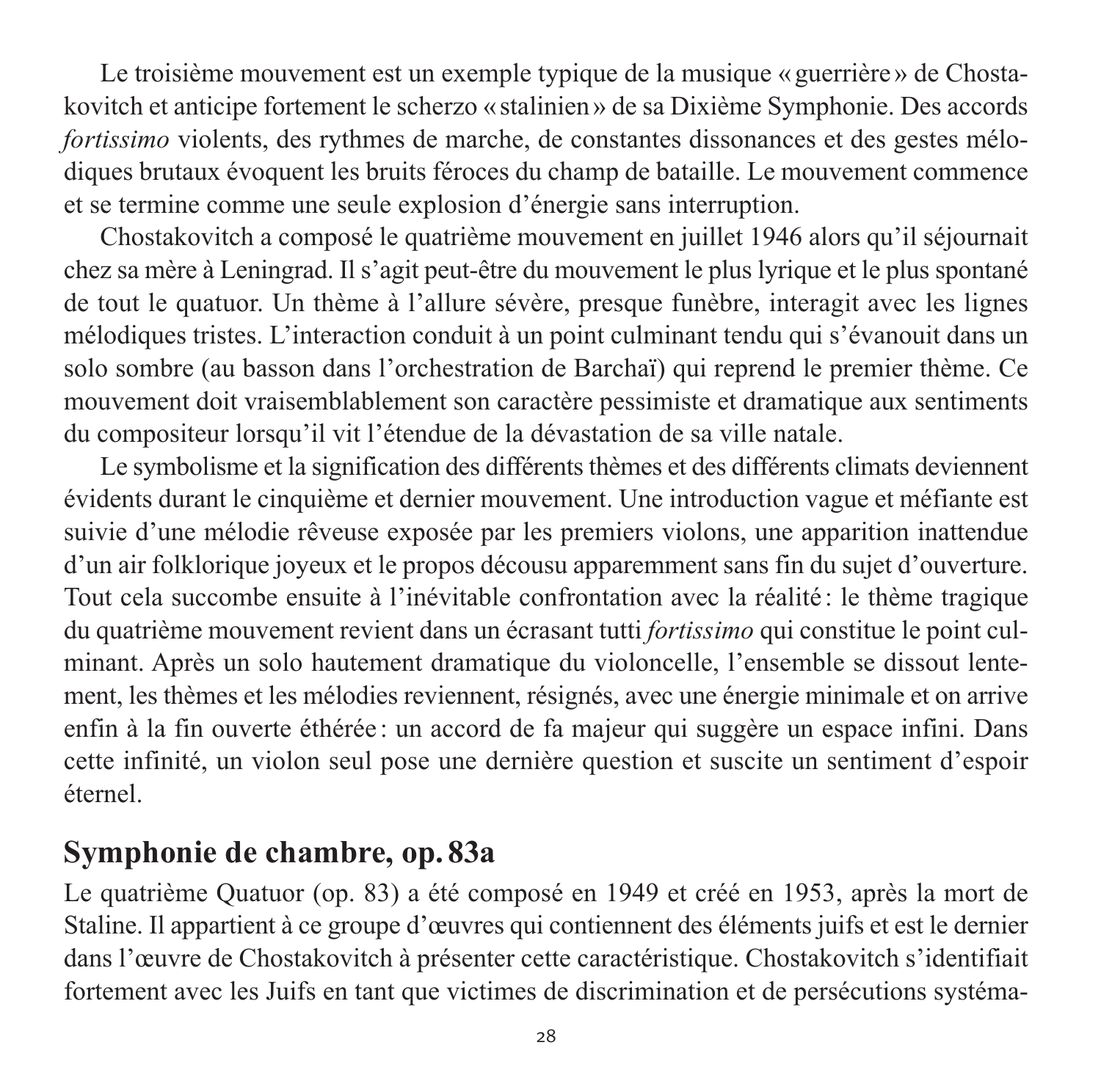tiques, ainsi qu'avec leur musique qu'il admirait profondément. Dans l'ouvrage *Témoignage*, le compositeur est cité : « Pour moi, les Juifs sont devenus un symbole. Ils ont concentré en eux toute la vulnérabilité humaine. (…) La musique folklorique juive (…) est presque tou jours du rire à travers des larmes. Cette caractéristique de la musique folklorique juive est proche de ma conception de la musique. »

En 1949, l'antisémitisme était répandu dans l'Union soviétique, ce qui pourrait expliquer pourquoi l'opus 83 ne sera créé que quatre ans après sa composition: écrire une pièce inspirée par la musique folklorique juive aurait pu s'avérer une entreprise dangereuse à l'époque. Ce quatuor était important pour le compositeur qui le considérait comme un travail doté d'une signification et d'une valeur particulières.

L'orchestration de ce travail réclame de plus grands effectifs que ceux de l'opus 73a et ajoute non seulement les bois, mais aussi deux cors et une trompette ainsi que des percussions. Il est remarquable de voir comment Barchaï, malgré le recours à un orchestre de taille relativement modeste, parvient à une sonorité quasi symphonique, en particulier dans le point culminant du dernier mouvement.

Le premier mouvement débute par un thème pastoral, proche du folklore, qui se développe rapidement pour arriver à un chœur strident de voix aiguës, créant une climat tendu et dramatique. Après une transition, aussi brève qu'intime, la section centrale erre à travers de longues lignes mélodiques, à l'allure incertaine après quoi le thème d'ouverture revient cette fois-ci en tant que section conclusive.

Le deuxième mouvement est un superbe exemple d'invention et de développement mélodiques. La mélodie d'ouverture, exposée par le hautbois dans l'orchestration de Barchaï, se développe longuement et dans un seul tenant au sein du mouvement et mène directement à l'apogée où le cor, les violoncelles, le cor anglais puis les premiers violons se succèdent au plus fort de l'intensité expressive. Après cette longue progression et cet éclat, des variations calmes sur la mélodie et des chorals brefs apparaissent comme les dernières larmes après une crise de larmes.

L'une des caractéristiques les plus remarquables du langage musical de Chostakovitch est sa capacité à dépeindre l'invisible, la tension sous-jacente d'un contexte musical en appa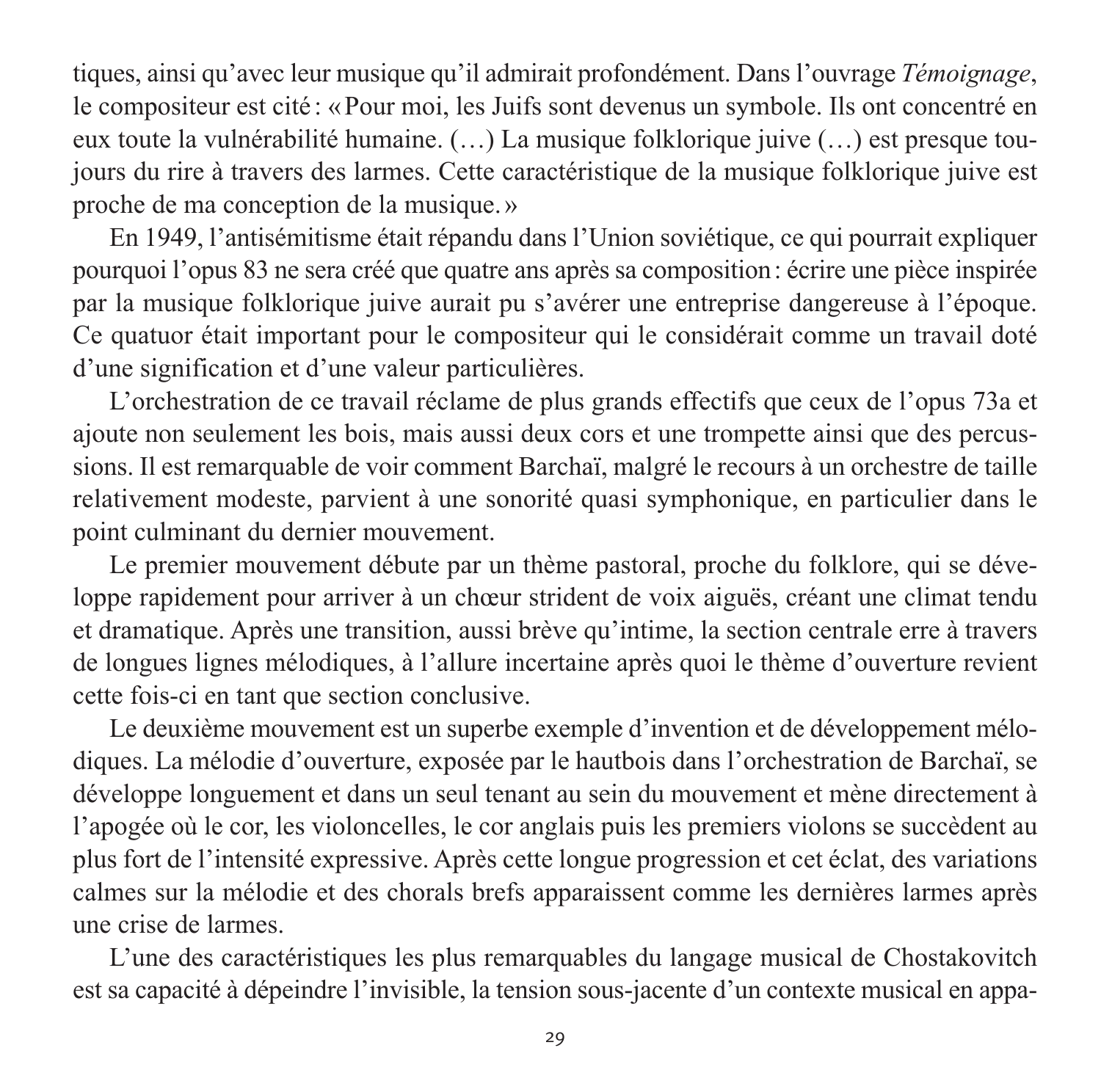rence simple. C'est le cas du troisième mouvement dans lequel le compositeur crée un envi ronnement musical à travers duquel des éléments passent, en se rapprochant puis en disparaissant, soulignant le caractère statique de leur environnement. Il a souvent été dit que Chosta kovitch conservait en permanence une valise prête avec ses vêtements et ses objets personnels, dans le cas où la police secrète serait venue le chercher. Dans ce mouvement, on peut presque imaginer le compositeur, passant de longues heures dans la crainte et l'attente pendant que des mélodies surgissent dans sa tête. Les soldats passent et les trompettes de la procession sont entendues au loin.

Le quatrième et dernier mouvement débute par une mélodie à l'allure sinistre écrite pour le basson et les cordes en *pizzicato* dans un style proche du récitatif qui crée une atmosphère quasi rituelle. La musique continue avec un groupe de danses extraverties proches du klezmer dans de multiples combinaisons instrumentales avant d'arriver à un paroxysme libé rateur et cathartique. On retrouve également une danse à l'allure semblable de klezmer dans le finale du second Trio pour piano, op. 67. Pour reprendre les propres mots de Chostako vitch, le « rire à travers les larmes » est peut-être au cœur de ces danses, un concept qui implique une liberté éternelle de l'esprit: un esprit qui, face à la tragédie, va se lever et danser à nouveau.

#### *© Roberto Beltrán-Zavala 2015*

### **Turceasca si hora de la Goicea** (Danse turque et danse de Goicea)

*Hora* est le terme générique pour la danse folklorique populaire traditionnelle de l'Europe du sud-est où les gens se prennent par la main et dansent en cercle. La *hora* peut emprunter de nombreux styles et des caractères différents. J'ai combiné dans cette pièce deux *horas* d'origines différentes mais au caractère similaire pour créer une pièce plus variée et substantielle. Le *turceasca* a ses origines dans la musique de dance orientale turque appelée *öček* et *cifteteli*, ainsi que dans la musique de parade ottomane traditionnelle. Ces traditions d'origines byzantines et ottomanes ont exercé une influence particulièrement forte dans la région orientale de Dobrogea, entre le Danube et la mer Noire. Dans tout le pays, près du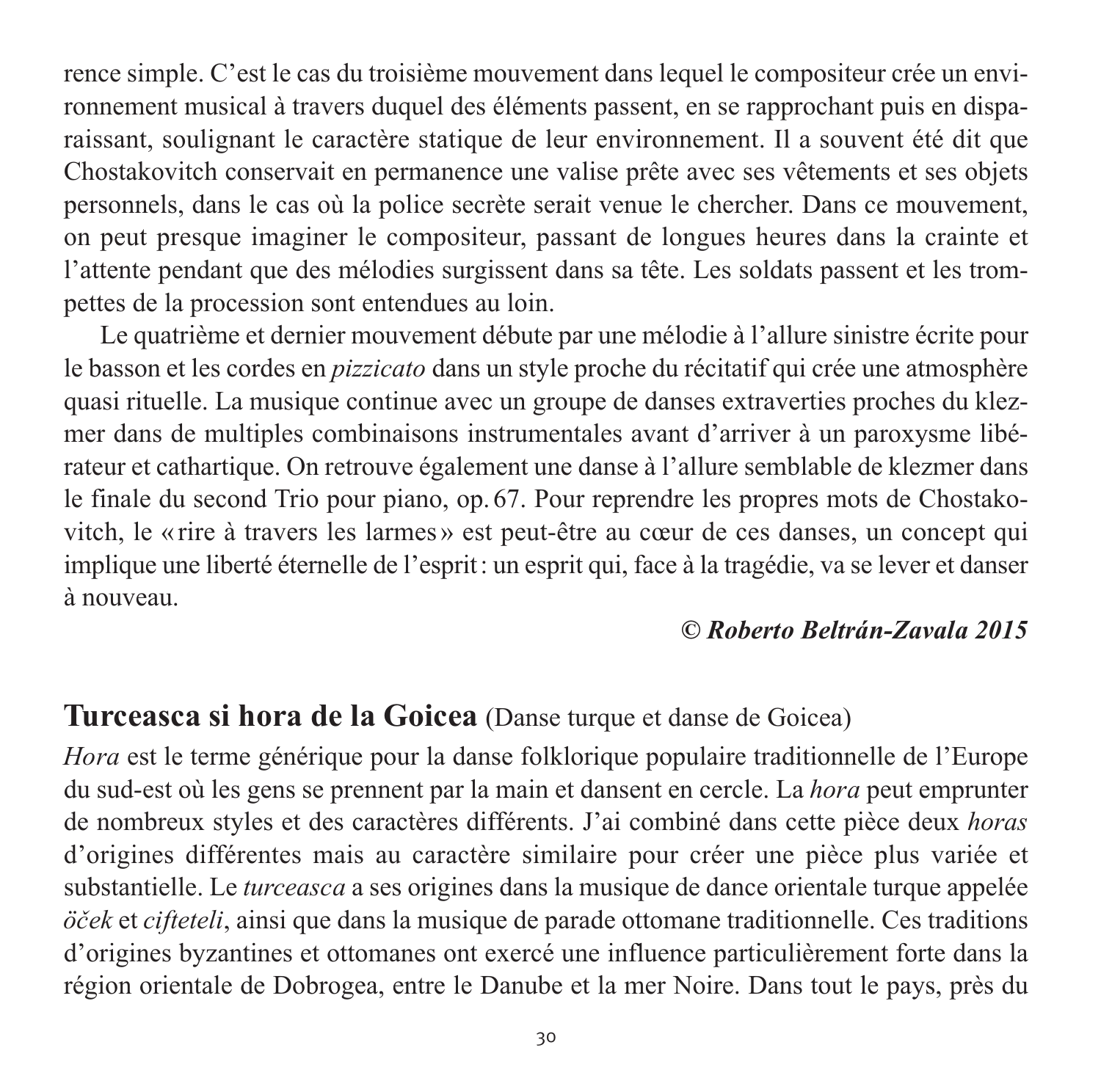Danube et de la frontière sud est du village de Goicea, la *Hora de la Goicea* est une mélodie de danse très populaire et est traditionnellement jouée sur un type de flûte appelé *kaval*.

# **Suite de mélodies roumaines**

Cette pièce est une compilation des mélodies de la Transylvanie et de la Valachie, deux régions qui ont été une importante source d'inspiration pour des compositeurs tels que Brahms, Liszt et Bartók. Les mélodies sont jouées les unes après les autres pendant que le tempo accélère jusqu'à la fin.

## **Dance klezmer russe**

Cette pièce est un arrangement d'une danse klezmer traditionnelle, très populaire et jouée régulièrement encore de nos jours lors des fêtes juives traditionnelles. Cet arrangement réclame un ensemble assez important par rapport aux formations traditionnelles klezmer. *© Vasile Nedea 2015*

Le multi-instrumentiste roumain **Vasile Nedea** est reconnu à travers le monde en tant que virtuose du cymbalum et de l'accordéon. Il se produit régulièrement dans les salles de concert les plus importantes au sein d'une multitude de formations instrumentales et en compagnie de musiciens aux horizons musicaux très variés. Vasile Nedea est également actif en tant que compositeur et arrangeur, et travaille pour des orchestres et des ensembles ainsi que pour le cinéma, le théâtre et la danse. Sa musique est principalement enracinée dans son origine rom.

Fondé en 2009 et décrit dans la presse internationale comme « un superbe ensemble », re: orchestra est un groupe jeune et passionné à l'énergie unique. Avec ses membres également actifs au sein de certains des plus grands orchestres d'Europe comme l'Orchestre phil harmonique de Rotterdam, l'Orchestre philharmonique de la radio néerlandaise, l'Orchestre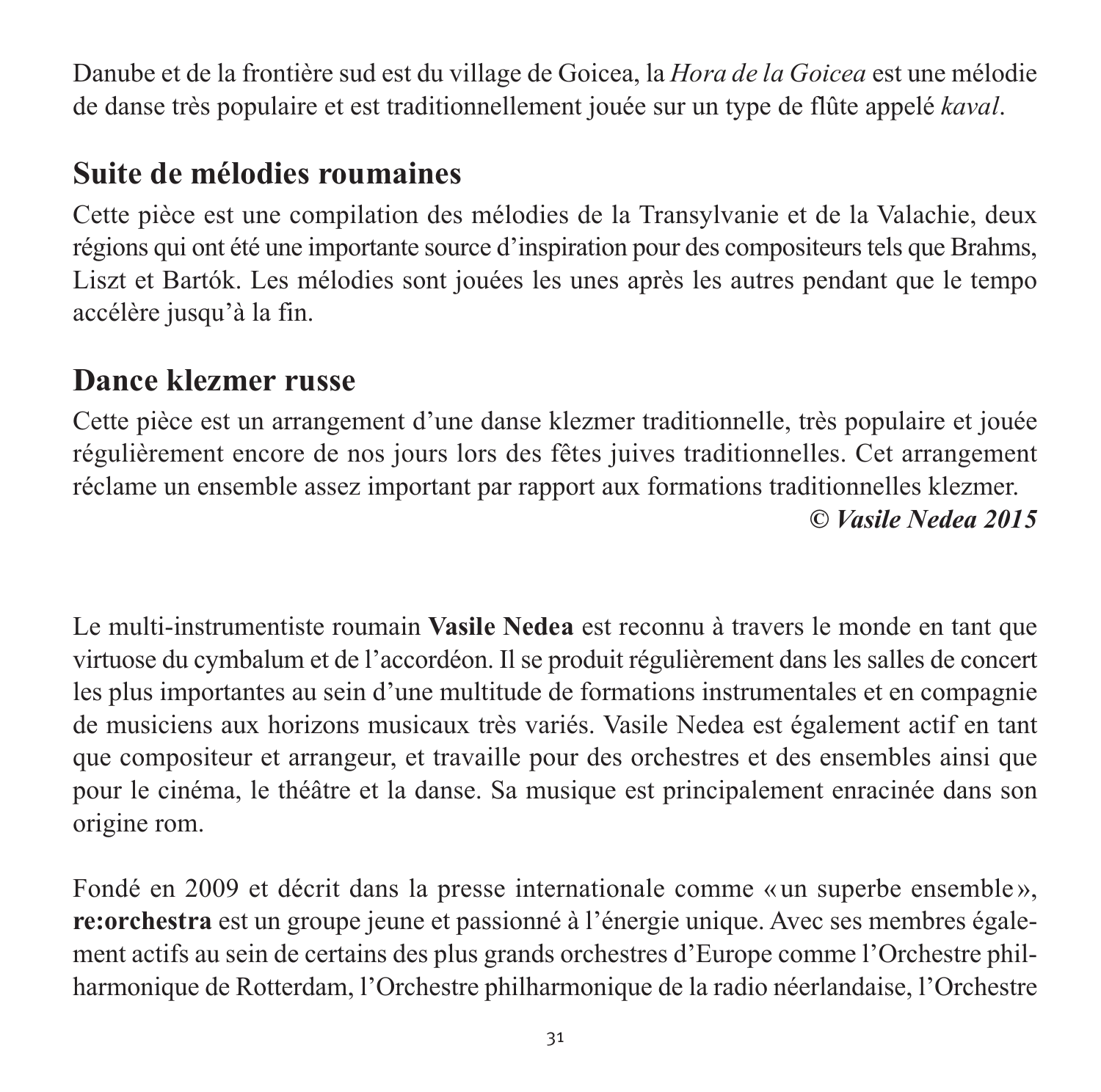Philharmonique de Radio France et l'Orchestre Symphonique de Bâle, re:orchestra se produit régulièrement dans le cadre de festivals et dans des salles de concert à travers l'Europe. Parmi ses apparitions récentes, mentionnons celles au Kurhaus de Wiesbaden, au Doelen à Rotterdam, au Festival ISO de Malte et au Festival de la Culture M4 à Crans-Montana, en Suisse.

L'orchestre offre sa propre série de concerts au Pays-Bas et se produit souvent en compagnie d'artistes vidéastes, de danseurs et d'acteurs. Concerts exceptionnels, projets multi disciplinaires innovateurs et une popularité montant en flèche auprès d'un jeune public sont les marques de fabrique de l'orchestre.

*Pour plus d'informations, veuillez consulter le site www.re-orchestra.com* 

Largement considéré par le public et les orchestres comme un musicien stimulant, fascinant et doté d'une grande force, le chef mexico-néerlandais **Roberto Beltrán-Zavala** est en train de rapidement se mériter une réputation internationale enviable pour ses exécutions impressionnantes et électrisantes du répertoire postromantique et du vingtième siècle au Pays-Bas, en Belgique, en Allemagne, à Malte, en Roumanie, en Pologne, en Suisse et au Mexique. Parmi ses faits marquants récents, mentionnons de brillantes exécutions des piliers du répertoire tels que la première Symphonie et *Das Lied von der Erde* de Mahler, la *Symphonie en trois mouvements* de Stravinsky, la suite du *Mandarin merveilleux* de Bartók ainsi que des œuvres importantes du vingtième siècle tels qu'*Octandre* et *Offrandes* d'Edgar Varèse, *Éclat* de Pierre Boulez et *Et exspecto resurrectionem mortuorum* d'Olivier Messiaen.

En 2015, Roberto Beltrán-Zavala occupait le poste de directeur artistique de re:orchestra de Rotterdam: avec lequel il est régulièrement l'invité des plus grandes salles de concerts d'Europe et avait récemment été nommé chef d'orchestre principal de l'Orquesta Sinfónica de la Universidad de Guanajuato au Mexique. Il était également chef principal de l'AKOM Ensemble, un groupe de musique contemporaine basé aux Pays-Bas.

*Pour plus d'informations, veuillez consulter le site www.robertobeltranzavala.com*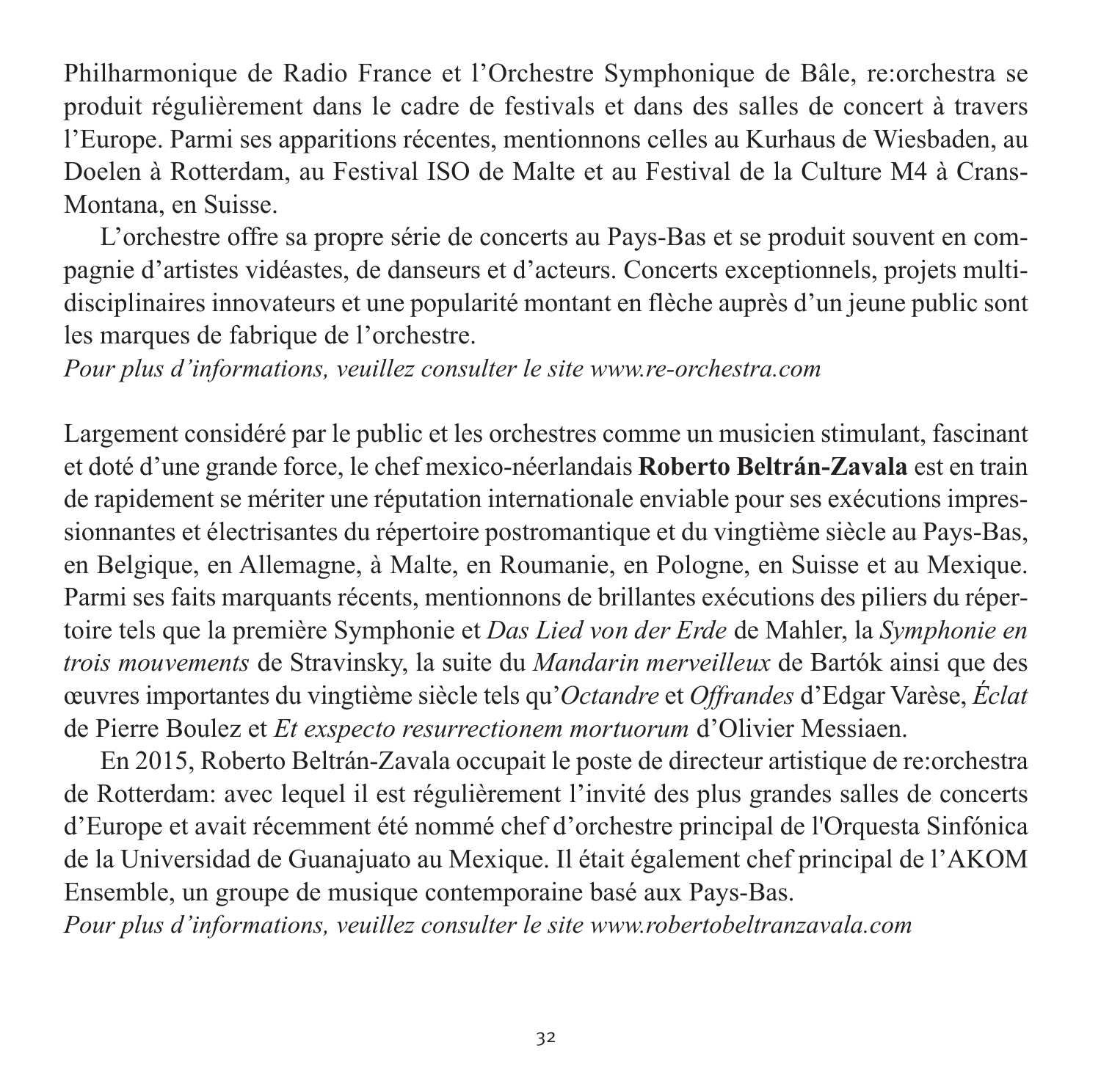## THE RE: ORCHESTRA Roberto Beltrán-Zavala *artistic director*

Emeline Dessi *flute* Juan Pedro Garcia *oboe* Marije Slot *cor anglais* Tomasz Zymla *clarinet* Nadine van de Merwe *bassoon* Sander van Dijk *horn* Elske Groen *horn* Anne Oelers *trumpet* Niels Verbeek *percussion* Jaike Bakker *harp*

*Violin I:* Marina Meerson *leader* Sergio Aparicio Rodriguez Lieske Deij Francesco Vulcano Rasa Kumsare Mara Oosterbaan

*Violin II:* Nicolai Bernstein *principal* Eline Pauwels Ephraim Feeves Marie Chiarizia Wiesie Nuiver Inger van Vliet

*Viola:* Hara van Amersfoort *principal* Annemieke Huls Katya Woloshyn Lidwine Dam

*Cello*: Wijnand Hulst *principal* Phoebe Lin Clotilde Lacroix Jan Willem Troost

*Double Bass:* Arjen Leendertz *principal* James Oesi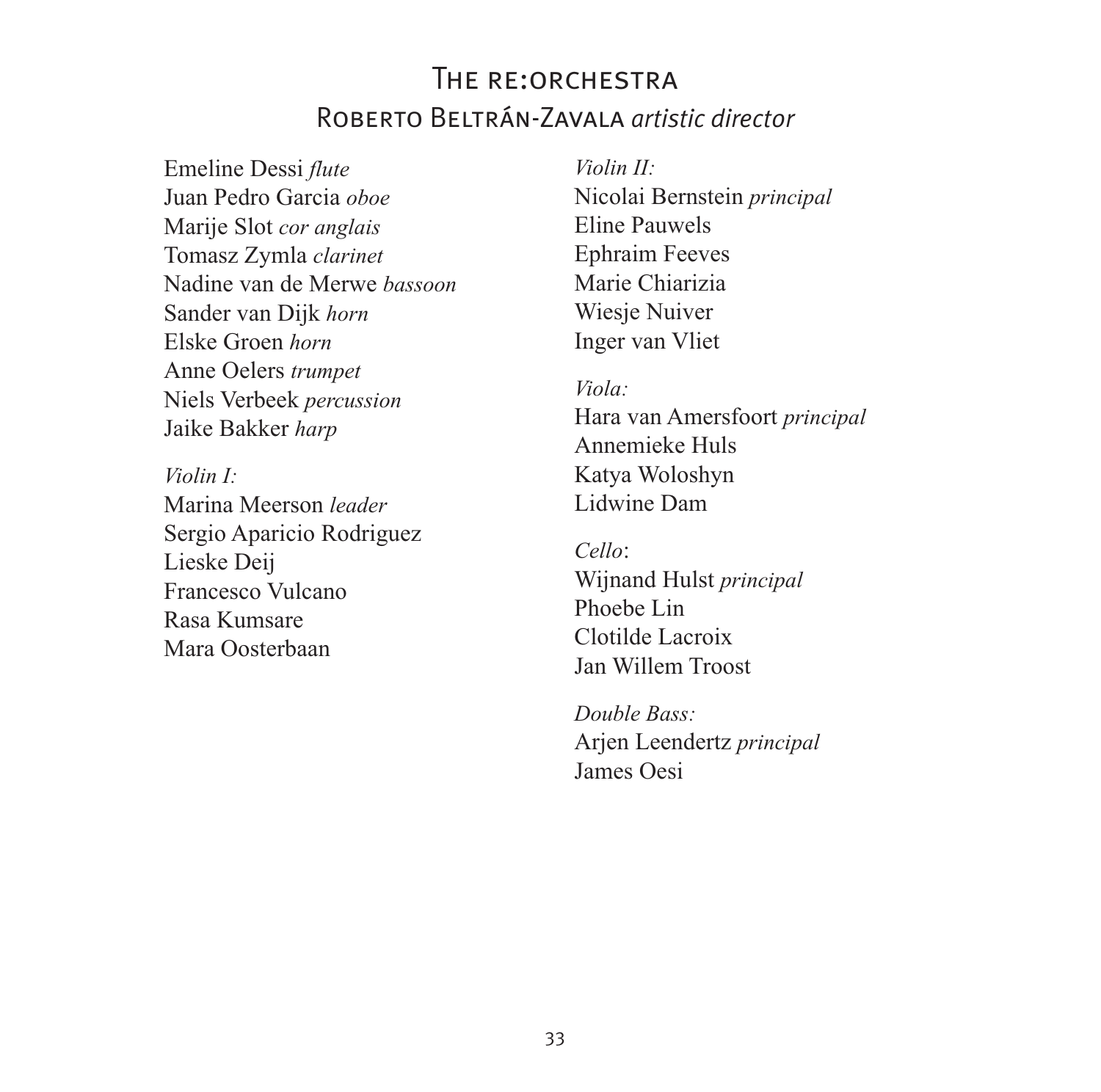The activities of the re:orchestra and the Essential Music project are generously supported by: The City of Rotterdam M4 Culture Stichting Swart – van Essen Stichting Organisatie van Effectenhandelaren te Rotterdam Gilles Hondius Foundation Gravin van Bylandt Stichting Stichting Bevordering van Volkskracht Erasmus Stichting Rotterdam Van den Berch van Heemstede Stichting Dr John Vassallo Dr Marianne Noll

Essential Music project partners: M4 Culture *www.apachacademy.ch* Fine Sound Productions *www.finesoundproductions.com* Polyhymnia International *www.polyhymnia.com* Stof Rotterdam *www.stofrotterdam.nl* MCO Studios *www.mcogebouw.nl* CODARTS *www.codarts.nl* Concert- en congresgebouw de Doelen *www.dedoelen.nl*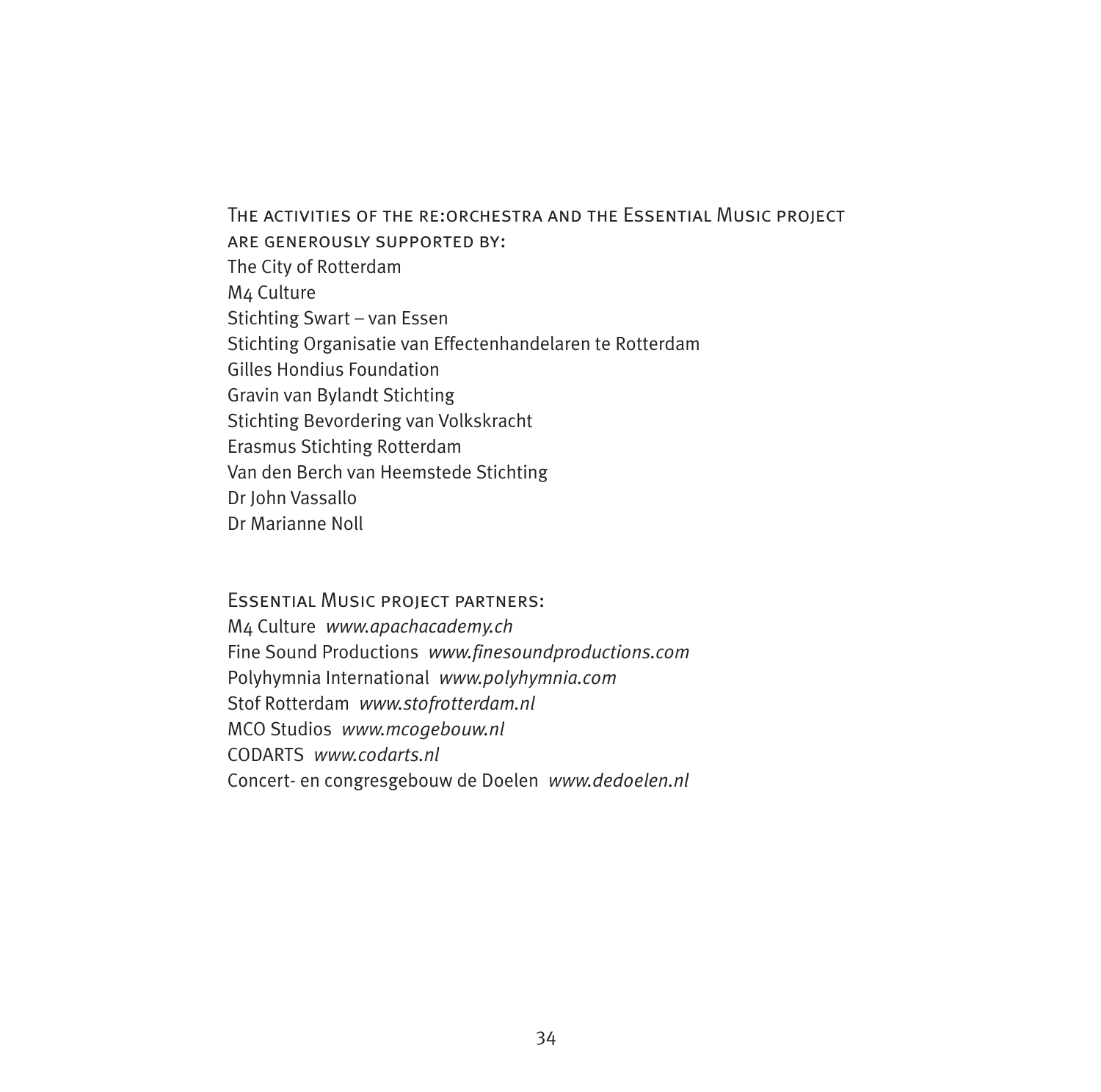The music on BIS's Hybrid SACs can be played back in Stereo (CD and SACD) as well as in 5.0 Surround sound (SACD).

Our surround sound recordings aim to reproduce the natural sound in a concert venue as faithfully as possible, using the newest technology. In order to do so, all five channels are recorded using the full frequency range, with no separate bass channel added: a so-called 5.0 configuration. If your sub-woofer is switched on, however, most systems will also automatically feed the bass signal coming from the other channels into it. In the case of systems with limited bass reproduction, this may be of benefit to your listening experience.

| RECORDING DATA      |                                                                                                          |
|---------------------|----------------------------------------------------------------------------------------------------------|
| Recording:          | August 2014 at the Music Centre for Dutch Radio and Television, Studio MCO 5, Hilversum, The Netherlands |
|                     | Producer: Michael Fine                                                                                   |
|                     | Assistant producer: Tamra Savlor Fine                                                                    |
|                     | Sound engineer: Erdo Groot                                                                               |
| Equipment:          | Neumann, DPA and Schoeps microphones with Polyhymnia buffer amplifier electronics:                       |
|                     | Merging Technologies Horus pre-amplifier and high-resolution A/D converter;                              |
|                     | Sequoia and Pyramix digital audio workstations; Sennheiser headphones, B&W loudspeakers                  |
|                     | Original format: 24-bit / 96 kHz                                                                         |
| Post-production:    | Editing: Michael Fine (edited with Magix Sequoia 13)                                                     |
|                     | Mixed and mastered by Michael Fine and Erdo Groot at Polyhymnia Studios, Baarn, The Netherlands          |
| Executive producer: | Robert Suff                                                                                              |

BOOKLET AND GRAPHIC DESIGN

Cover texts: © Roberto Beltrán-Zavala 2015; © Vasile Nedea 2015

Translations: Margriet Schouten (Dutch); Horst A. Scholz (German); Arlette Lemieux-Chené (French)

Cover design: Stof Rotterdam / Shostakovich illustration: Tom Slegtenhorst

Photo of Roberto Beltrán-Zavala: © Rene Castelijn

Typesetting, lay-out: Andrew Barnett (Compact Design)

BIS Records is not responsible for the content or reliability of any external websites whose addresses are published in this booklet.

BIS recordings can be ordered from our distributors worldwide. If we have no representation in your country, please contact: BIS Records AB, Stationsvägen 20, SE-184 50 Åkersberga, Sweden Tel.: +46 8 544 102 30 info@bis.se www.bis.se

#### BIS-2227 © & 9 2015, BIS Records AB, Åkersberga.